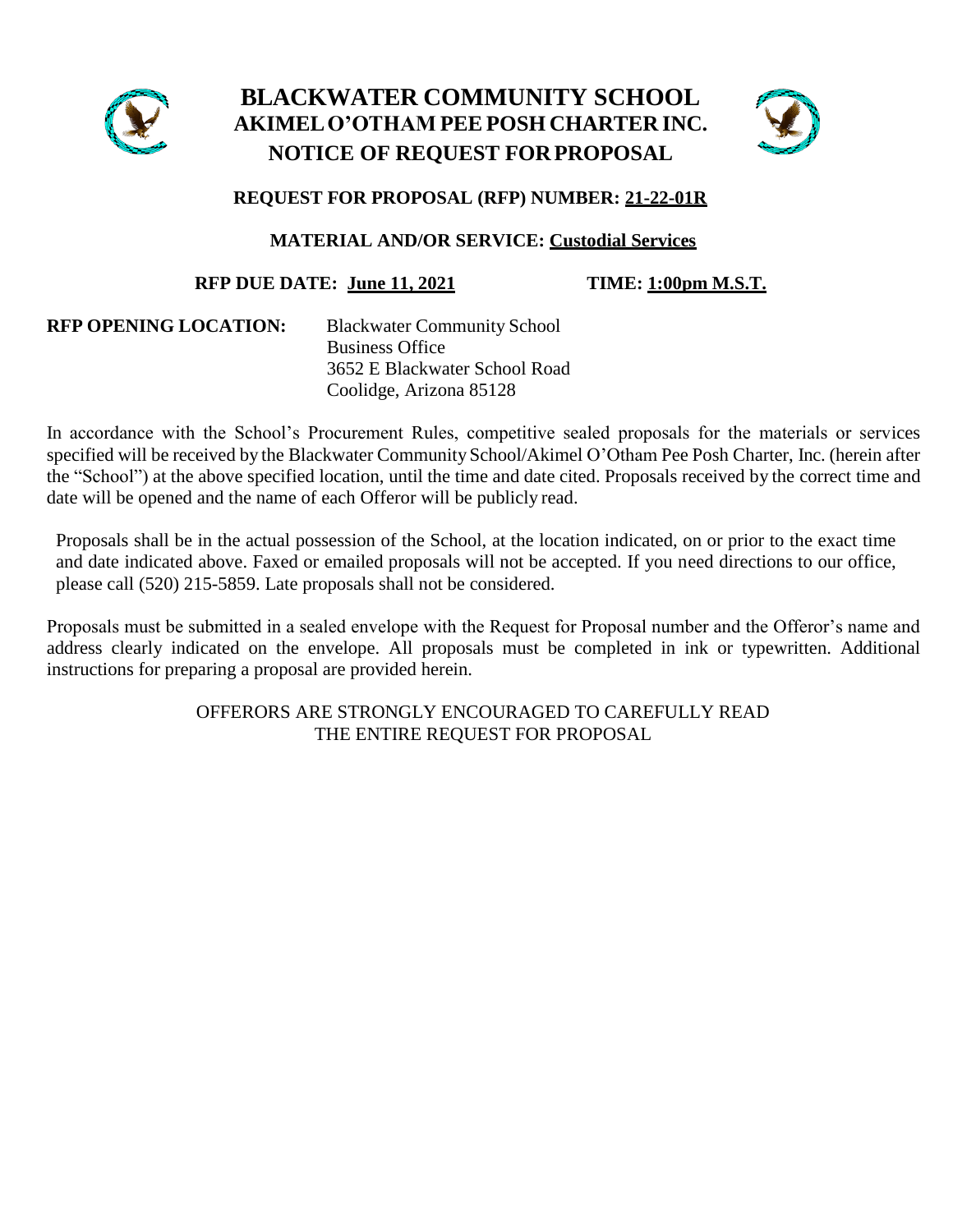**Last day for questions will be May 28th , 2021. Proposal submissions and any questions regarding this Request for Proposal should be directed to:**

| <b>Contact:</b> | <b>Michael Britt</b>         | <b>Phone Number:</b>         | $(520)$ 215-5859 |
|-----------------|------------------------------|------------------------------|------------------|
| <b>Title:</b>   | <b>Facilities Supervisor</b> | <b>Fax Number:</b>           | $(520)$ 215-5862 |
| <b>Email:</b>   | Michael.Britt@bwcs.k12.az.us | Date: March 5, 2020          |                  |
|                 |                              | This Proposal is offered by: |                  |
| Firm/Person     |                              |                              |                  |
|                 | State                        |                              | Date_            |
| Title           |                              | Signature                    |                  |

# **DOCUMENTS REFERENCED:**

You may access a copy of the documents referenced within this solicitation at the following web addresses:

School Procurement Rules are available at [https://www.bwcs.k12.az.us](https://www.bwcs.k12.az.us/)

I.R.S. W-9 form (Request for Taxpayer I.D. Number) is available at: <http://ftp.fedworld.gov/pub/irs-pdf/fw9.pdf>

# **INSTRUCTIONS TO OFFERORS**

# **1. PREPARATION OFPROPOSAL**

- a. Forms: All bids shall be on the forms provided in this Request for Proposal package. It is permissible to copy these forms if required. Facsimiles, telegraphic proposals or mailgrams will not be considered.
- b. Evidence of Intent to be Bound: The Offer and Acceptance document must be submitted with an original ink signature by the person authorized to sign the proposal.
- c. Typed or Ink; Corrections: The Offer must be typed or in ink. Erasures, interlineations or other modifications in the proposal shall be initialed in original ink by the authorized person signing the Offer and Acceptance. No proposal shall be altered, amended or withdrawn after the specified bid duetime and date.
- d. Unit Price Prevails: In case of error in the extension of prices in the proposal, unit price shall govern.
- e. Days: Periods of time, stated as a number of days shall be calendar days unless otherwise specified.
- f. Duty to Examine: It is the responsibility of all Offerors to examine the entire Request for Proposal package and seek clarification in writing of any item or requirement that may not be clear and to check all responses for accuracy before submitting a proposal. Negligence in preparing a proposal confers no right of withdrawal after due time and date.
- g. Vendor List: Vendors who fail to respond to solicitations for two consecutive procurements of similar items may be removed from the applicable vendor list.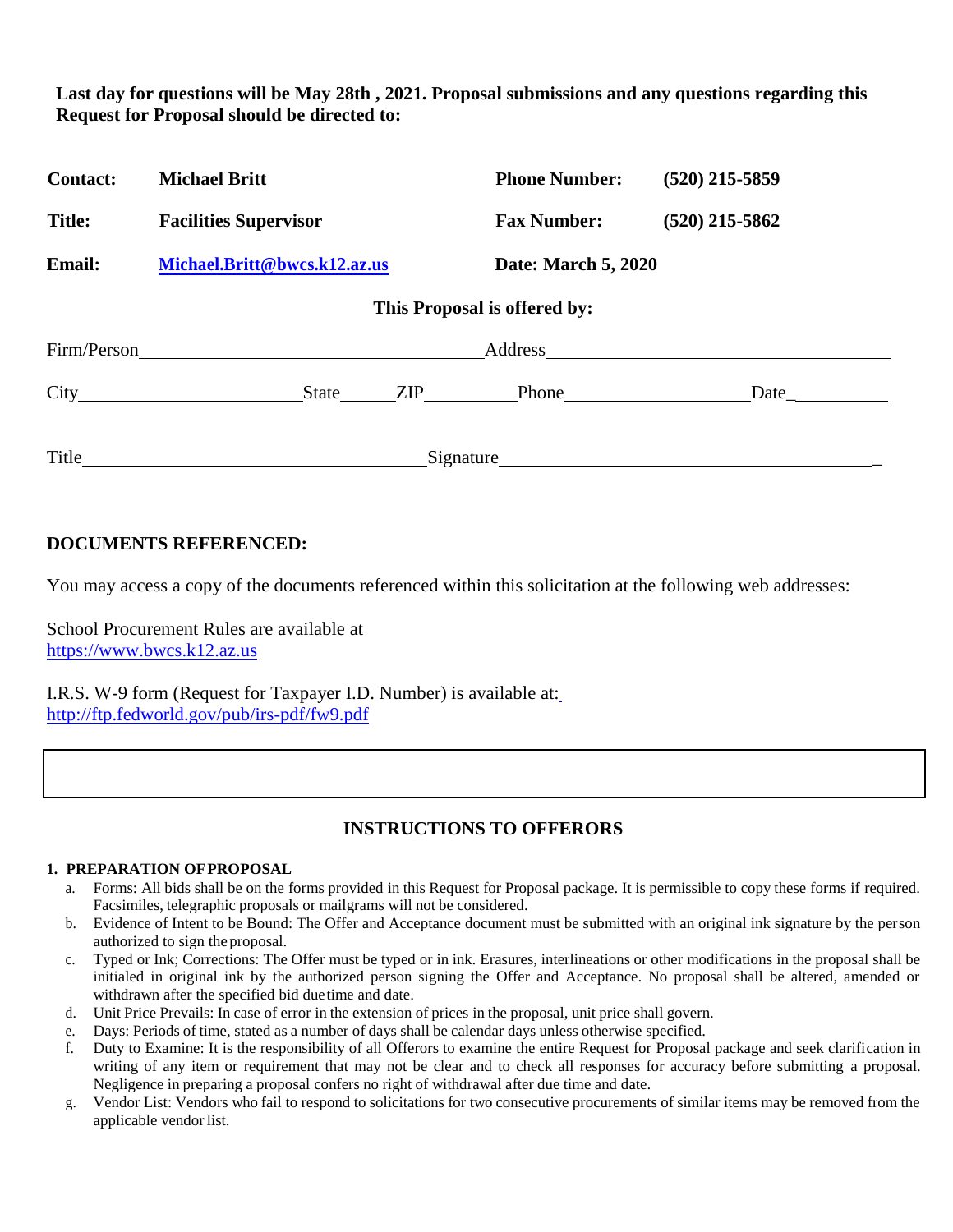# **2. INQUIRIES**

Any question related to this Request for Proposal shall be directed to the person whose name appears on the cover of this document. Offerors shall not contact or ask questions of the school or department for which the requirement is being procured. Questions should be submitted in writing when time permits. The School may require any and all questions to be submitted in writing at the School's sole discretion. Any correspondence related to a solicitation shall refer to the appropriate solicitation number, page and paragraph number. However, the Offeror shall not place the solicitation number on the outside of an envelope containing questions, since such an envelope may be identified as a sealed Proposal and may not be opened until after the official solicitation due date and time.

# **3. LATEPROPOSAL**

Late proposals shall not be considered, except as provided in the School Procurement Rules. An Offeror submitting a late proposal shall be so notified.

# **4. WITHDRAWAL OFPROPOSAL**

At any time prior to a specified solicitation due time and date an Offeror (or designated representative) may withdraw the proposal. Facsimile, telegraphic or mailgram withdrawals shall not be considered.

# **5. AMENDMENT OFPROPOSAL**

The Offeror shall acknowledge receipt of a Solicitation Amendment by signing and returning the document on or before the specified due time and date. Failure to return a signed copy of a material Solicitation Amendment or to follow the instructions for acknowledgment of the Solicitation Amendment shall result in rejection of the Offer.

# **6. PAYMENT**

The School may make every effort to process payment for the purchase of goods or services within ten (10) working days after receipt of goods or services and a correct notice of amount due, unless a good faith dispute exists as to any obligation to pay all or a portion of the account. Any proposal that requires payment in less than ten (10) calendar days shall not be considered.

# **7. DISCOUNTS**

Payment discount periods shall be computed from the date of receipt of material/service or correct invoice, whichever is later, to the date the School's check is mailed. Unless freight and other charges are itemized, any discount provided shall be taken on full amount of invoice. Payment discounts of ten (10) calendar days or more shall be deducted from the proposal price in determining the lowest cost proposal. However, the School shall be entitled to take advantage of any payment discount offered by the Vendor provided payment is made within the discount period.

# **8. TAXES**

The School is exempt from Federal Excise Tax, including the Federal Transportation Tax. The School is also exempt from State Sales tax if the materials/services are delivered onto the School's premises, which is on the Gila River Indian Community.

# **9. TRIBAL BUSINESS LICENSE**

The Offeror shall understand that the Vendor awarded the contract will require a Gila River Business License prior to conducting business with the School.

# **10. AWARD OF CONTRACT**

- a. Unless the Offeror states otherwise, or unless otherwise provided within the Request for Proposal, the School reserves the right to make multiple awards or to award by individual line item, by group of line items, or as a total, whichever is deemed most advantageous to the School.
- b. Notwithstanding any other provision of the Request for Proposal, the School reserves the right to:
	- 1) Waive any immaterial defect or informality; or
	- 2) Reject any or all proposals, or portions thereof; or
	- 3) Cancel/Reissue a Request forProposal.
- c. A response to a Request for Proposal is an offer to contract with the School based upon the terms, conditions and specifications contained in the School's Request for Proposal. Proposals do not become contracts unless and until they are accepted by the Blackwater Community School Executive Director and an offer and acceptance form or other award document is executed by an authorized School official. The contract has its inception in the award document, eliminating a formal signing of a separate contract. For that reason, all of the terms and conditions of the procurement contract are contained in the Request for Proposal, unless modified by a Solicitation Amendment, a Contract Amendment, or by mutually agreed terms and conditions in the contract documents.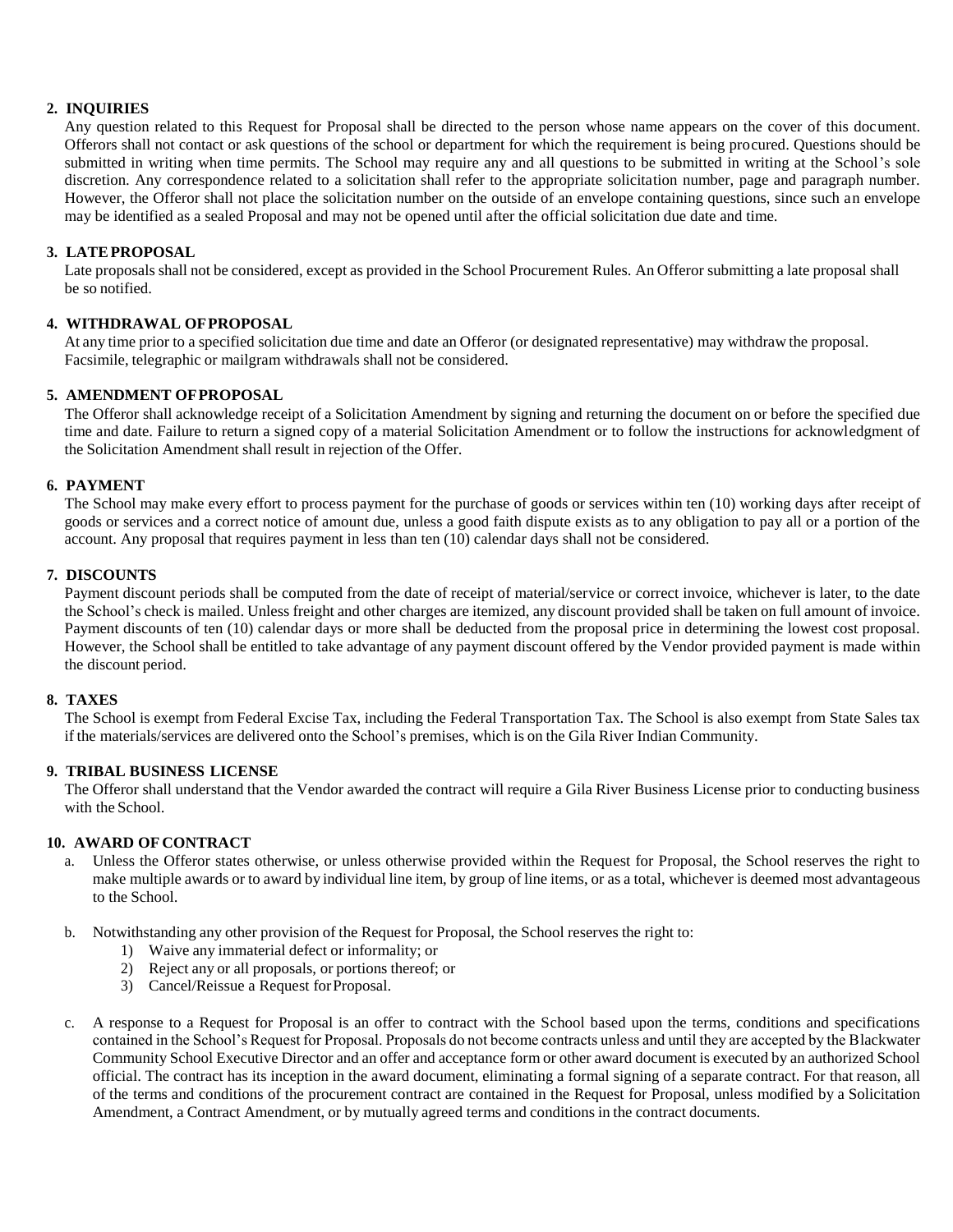# **STANDARD TERMS AND CONDITIONS**

#### **The following terms and conditions are an explicit part of the solicitation and any resultant contract.**

- **1. CERTIFICATION:** By signature in the offer section of the offer and acceptance page, Bidder/Offeror certifies that:
	- A. The submission of the offer did not involve collusion or other anti-competitive practices.
	- B. The Offeror has not given, offered to give, nor intends to give at any time hereafter any economic opportunity, future employment, gift, loan, gratuity, special discount, trip, favor, or service to a public servant in connection with the submitted offer. Failure to provide a valid signature affirming the stipulations required by this clause shall result in the rejection of the offer. Signing the offer with a false statement shall void the offer, any resulting contract and may be subject to remedies provided by the law.

# **2. GRATUITIES**

The school may, by written notice to the Contractor, cancel this contract if it is found by the School that gratuities, in the form of entertainment, gifts or otherwise, were offered or given by the Contractor or any agent or representative of the Contractor, to any officer or employee of the School with a view toward securing a contract, securing favorable treatment with respect to the awarding, amending, or the making of any determinations with respect to the performing of such contract. In the event this contract is canceled by the School pursuant to this provision, the School shall be entitled, in addition to any other rights and remedies, to recover or withhold from the Contractor the amount of the gratuity.

# **3. APPLICABLELAW**

Please see the Independent Contractor's Agreement section 14.6 for all applicable Law.

# **4. SCHOOL PROCUREMENTRULES**

Unless expressly provided otherwise herein, the School Procurement Rules and School Board Policies are a part of this document as if fully set forth herein.

# **5. LEGAL REMEDIES**

All claims and controversies shall be subject to the School Procurement Rules.

# **6. CONTRACT**

The contract shall be based upon the solicitation issued by the School and the offer submitted by the Contractor in response to the solicitation. The offer shall substantially conform to the terms, conditions specifications and other requirements set forth within the text of the solicitation. The School reserves the right to clarify any contractual terms with the concurrence of the Contractor, however, any substantial non-conformity in the offer shall be deemed non-responsive and the offer rejected. The contract shall contain the entire agreement between the School and the Contractor relating to this requirement and shall prevail over any and all previous agreements, contracts, proposals, negotiations, purchase orders or master agreements in any form.

# **7. CONTRACTAMENDMENTS**

This contract may be modified only by a written contract amendment signed by persons duly authorized to enter into contracts on behalf of the School and theContractor.

# **8. VERBAL RESPONSES**

Any inquiry that results in changes to the Solicitation shall be answered solely through a written Solicitation Amendment. An Offeror may not rely on verbal responses to its inquiries.

# **9. PROVISIONS REQUIRED BYLAW**

Each and every provision of law and any clause required by law to be in the contract shall be read and enforced as though it were included herein, and if through mistake or otherwise any such provision is not inserted, or is not correctly inserted, then upon the application of either party the contract shall forthwith be physically amended to make such insertion or correction.

# **10. TERMINATION BY THESCHOOL**

The School may cancel this contract without penalty or further obligation if any person significantly involved in initiating, negotiating, securing, drafting or creating the contract on behalf of the School is or becomes, at any time while the contract or any extension of the contract is in effect, an employee of or a consultant to any other party to this contract with respect to the subject matter of the contract. Such cancellation shall be effective when written notice from the School Principal is received by the parties to this contract, unless the notice specifies a latertime.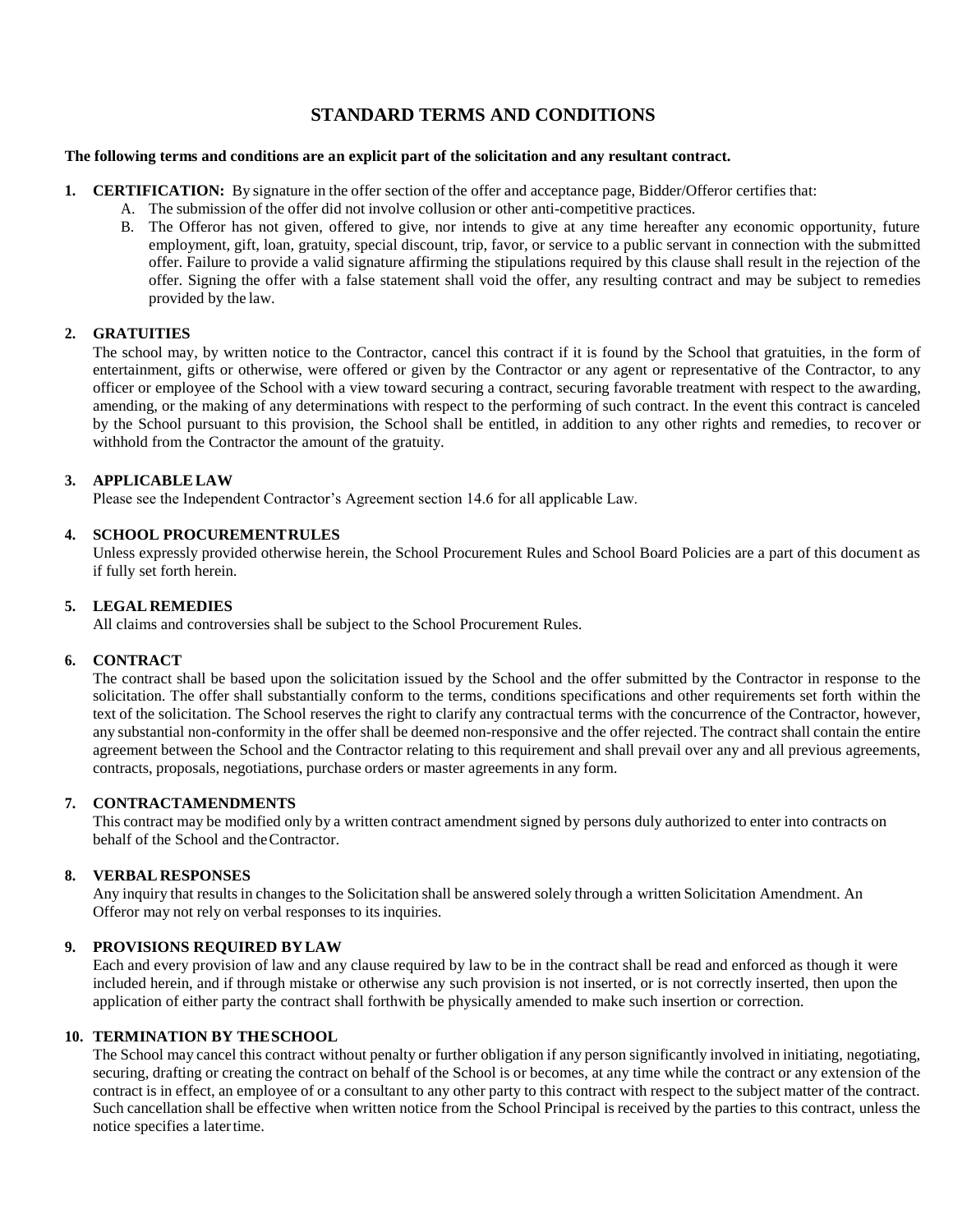#### **11. SEVERABILITY**

The provisions of this contract are severable to the extent that any provision or application held to be invalid shall not affect any other provision or application of the contract which may remain in effect without the invalid provision or application.

#### **12. RELATIONSHIP OFPARTIES**

It is clearly understood that each party shall act in its individual capacity and not as an agent, employee, partner, joint venturer, or associate of the other. An employee or agent of one party shall not be deemed or construed to be the employee or agent of the other party for any purpose whatsoever. The Contractor is advised that taxes or social security payments shall not be withheld from a School payment issued thereunder and that Contractor should make arrangements to directly pay such expenses, if any.

#### **13. INTERPRETATION – PAROLE EVIDENCE**

This contract is intended by the parties as a final expression of their agreement and is intended also as a complete and exclusive statement of the terms of this agreement. No course of prior dealings between the parties and no usage to the trade shall be relevant to supplement or explain any term used in this contract. Acceptance or acquiescence in a course of performance rendered under this contract shall not be relevant to determine the meaning of this contract even though the accepting or acquiescing party has knowledge of the nature of the performance and opportunity to object. Whenever a term defined by the School Procurement Rules is used in this contract, the definition contained in such rules shall control.

#### **14. ASSIGNMENT –DELEGATION**

No right or interest in this contract shall be assigned by the Contractor without prior written permission of the School and no delegation of any duty of Contractor shall be made without prior written permission of the School. The School shall not unreasonably withhold approval and shall notify the Contractor ofthe School's position within fifteen (15) days of receipt of written notice by the Contractor.

#### **15. SUBCONTRACTS**

No subcontract shall be entered into by the Contractor with any other party to furnish any of the material, service or construction specified herein without the advance written approval of the School. All subcontracts shall comply with Federal, Tribal, and applicable State laws and regulations which are applicable to the services covered by the subcontract and shall include all the terms and conditions set forth herein which shall apply with equal force to the subcontract, as if the Subcontractor were the Contractor referred to herein. The Contractor is responsible for contract performance whether or not Subcontractors are used. The School shall not unreasonably withhold approval and shall notify the Contractor of the School's position within fifteen (15) days of receipt of written notice by the **Contractor** 

#### **16. FINGERPRINTCLEARANCE CARDS**

In accordance with A.R.S 15‐512(H), a contractor, subcontractor or Contractor or any employee of a contractor, subcontractor or Contractor who is contracted to provide services on a regular basis at an individual school may be required to obtain a valid fingerprint clearance card pursuant to title 41, chapter 12, article 3.1. An exception to this requirement may be made as authorized in Governing Board policy.

Contractor, subcontractors, Contractors and their employees shall not provide services on school property until authorized by the School.

Additionally, contractor shall comply with Governing Board Policies of Blackwater Community School/Akimel O'Otham Pee Posh Charter School, Inc.

#### **17. REGISTERED SEX OFFENDER NOTIFICATION RESTRICTION**

Contractor represents and warrants that no employee of the Contractor, or of its subcontractor, who has been adjudicated to be a registered sex offender will perform work on School's premises at any time without written approval of the Principal.

Any breach of Contractor's or any subcontractor's warranty shall be deemed to be a material breach of this Contract, subjecting Contractor to penalties up to and including suspension or termination of this Contract. If the breach is by a subcontractor, and the subcontract is suspended or terminated as a result, Contractor shall be required to take such steps as may be necessary to either selfperform the services that would have been provided under the subcontract or retain a replacement subcontractor as soon as possible so as not to delay project completion.

Contractor shall advise each subcontractor of the School's rights and the subcontractor's obligations hereunder. Any additional costs attributable directly or indirectly to remedial action under this Article shall be the responsibility of Contractor.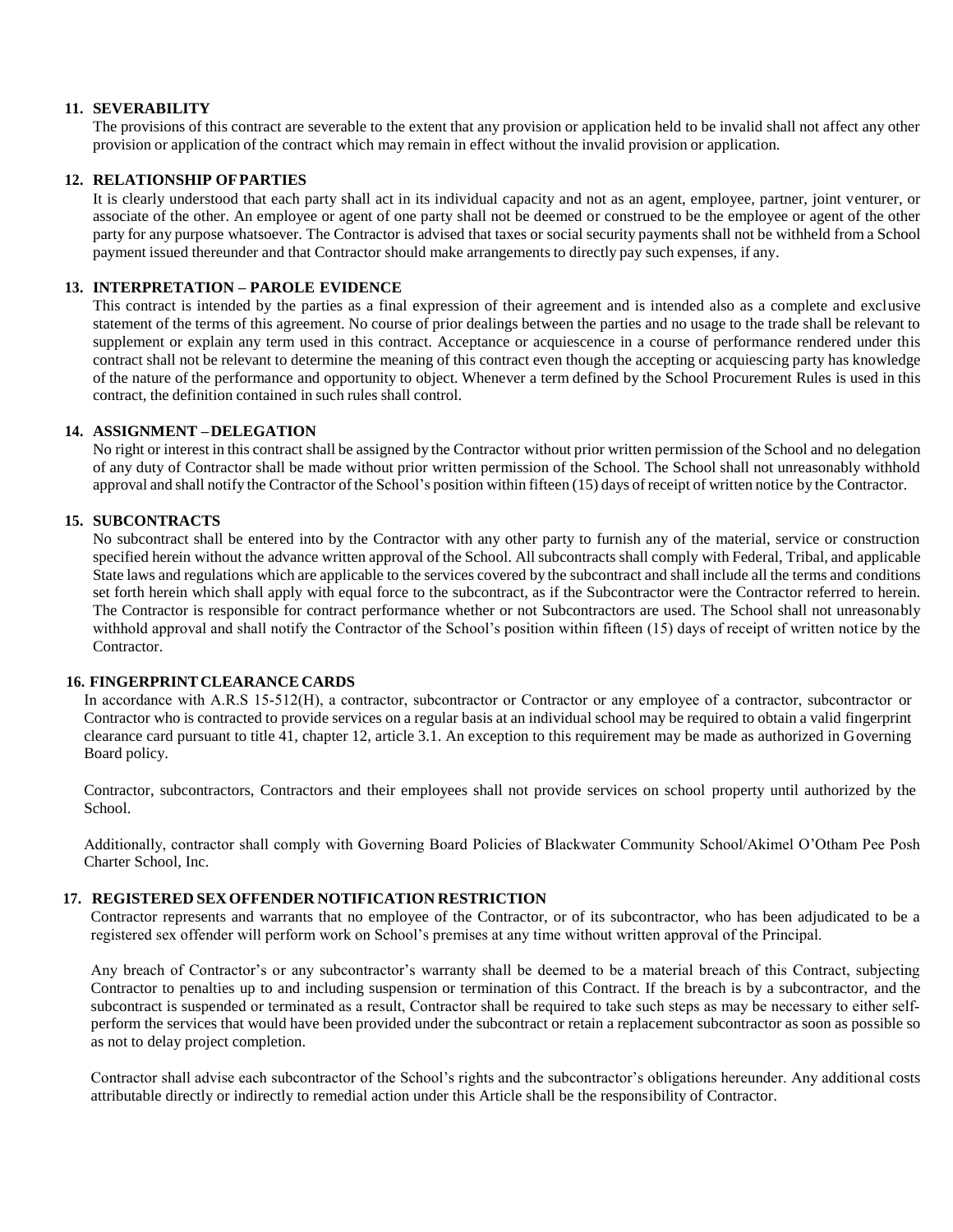#### **18. RIGHTS AND REMEDIES**

No provision in this document or in the Vendor's offer shall be construed, expressly or by implication as a waiver by either party of any existing or future right and/or remedy available by law in the event of any claim of default or breach of contract. The failure of either party to insist upon the strict performance of any term or condition of the contract or to exercise or delay the exercise of any right or remedy provided in the contract, or by law, or the acceptance of materials or services, or the payment for materials or services, shall not release either party from any responsibilities or obligations imposed by this contract or by law, and shall not be deemed a waiver of any right of either party to insist upon the strict performance of the contract.

#### **19. PROTESTS**

Any protests shall be in writing and shall be filed with the School's Business Office. A protest of a solicitation shall be received at the School's Business Office before the solicitation opening date. A protest of a proposed award or of an award shall be filed within ten (10) days after the protestor knows or should have known the basis of the protest. A protest shall include:

- A. The name, address and telephone number of the protester;
- B. The signature of the protester or its representative;
- C. Identification of the solicitation or contract number;
- D. A detailed statement of the legal and factual grounds of the protest including copies of relevant documents; and
- E. The form of relief requested.

#### **20. WARRANTIES**

Contractor warrants that all material, service or construction delivered under this contract shall conform to the specifications of this contract. Mere receipt of the material, service, or construction specified and any inspection incidental thereto by the School shall not alter or affect the obligations of the Contractor or the rights of the School under the foregoing warranties. Warranties of furniture and equipment received during the months ofJune through August shall commence on the date ofschool openings. Additional warranty requirements may be set forth in this document.

# **21. INDEMNIFICATION**

Contractor shall indemnify, defend, and save harmless the School from any and all claims, demands, suits, actions, proceedings, losses, costs, and damages of every kind and description, including any reasonable attorney's fees and/or litigation expenses, which may be brought or made against or incurred by the School on account of loss of or damage to any property or for injuries to or death of any person, caused by, arising out of, or contributed to, in whole or in part, by reason of any act, omission, professional error, fault, mistake, or negligence of the contractor, its employees, agents, representatives, or subcontractors, or of their employees, agents, or representatives, in connection with or incidental to the performance of this agreement, or arising out of worker's compensation claims, unemployment compensation claims, or unemployment disability compensation claims of employees of the contractor and/or its subcontractors or claims under similar laws or obligations. The contractor's obligation under this section shall not extend to any liability caused by the sole negligence of the School or its employees.

# **22. OVERCHARGES BY ANTITRUST VIOLATIONS**

The School maintains that, in actual practice, overcharges resulting from antitrust violations are borne by the Purchaser. Therefore, to the extent permitted by law, the Contractor hereby assigns to the School any and all claims for such overcharges as to the goods or services used to fulfill the contract.

# **23. FORCEMAJEURE**

A. Except for payment of sums due, neither party shall be liable to the other nor deemed in default under this contract if and to the extent that such party's performance of this contract is prevented by reason of force majeure. The term "force majeure" means an occurrence that is beyond the control of the party affected, which occurs without its fault or negligence, and which it is unable to prevent by exercising reasonable diligence. Without limiting the foregoing, force majeure includes acts of God, acts of the public enemy, war riots, strikes, mobilization, labor disputes, civil disorders, fire, flood, lockouts, injunctions-intervention-acts, or failures or refusal to act by government authority, and other similar occurrences. The force majeure shall be deemed to commence when the party declaring force majeure notifies the other party of the existence of the force majeure and shall be deemed to continue as long as the results or effects of the force majeure prevent the party from resuming performance in accordance with this agreement.

Force majeure shall not include the following occurrences:

- 1. Late delivery of equipment or materials caused by congestion at a manufacturer's plant or elsewhere, or by an oversold condition of the market.
- 2. Late performance by a subcontractor unless the delay arises out of a force majeure occurrence in accordance with this force majeure term and condition. Any delay or failure in performance by either party hereto shall not constitute default hereunder or give rise to any claim for damages or loss of anticipated profits, if, and to the extent that, such delay or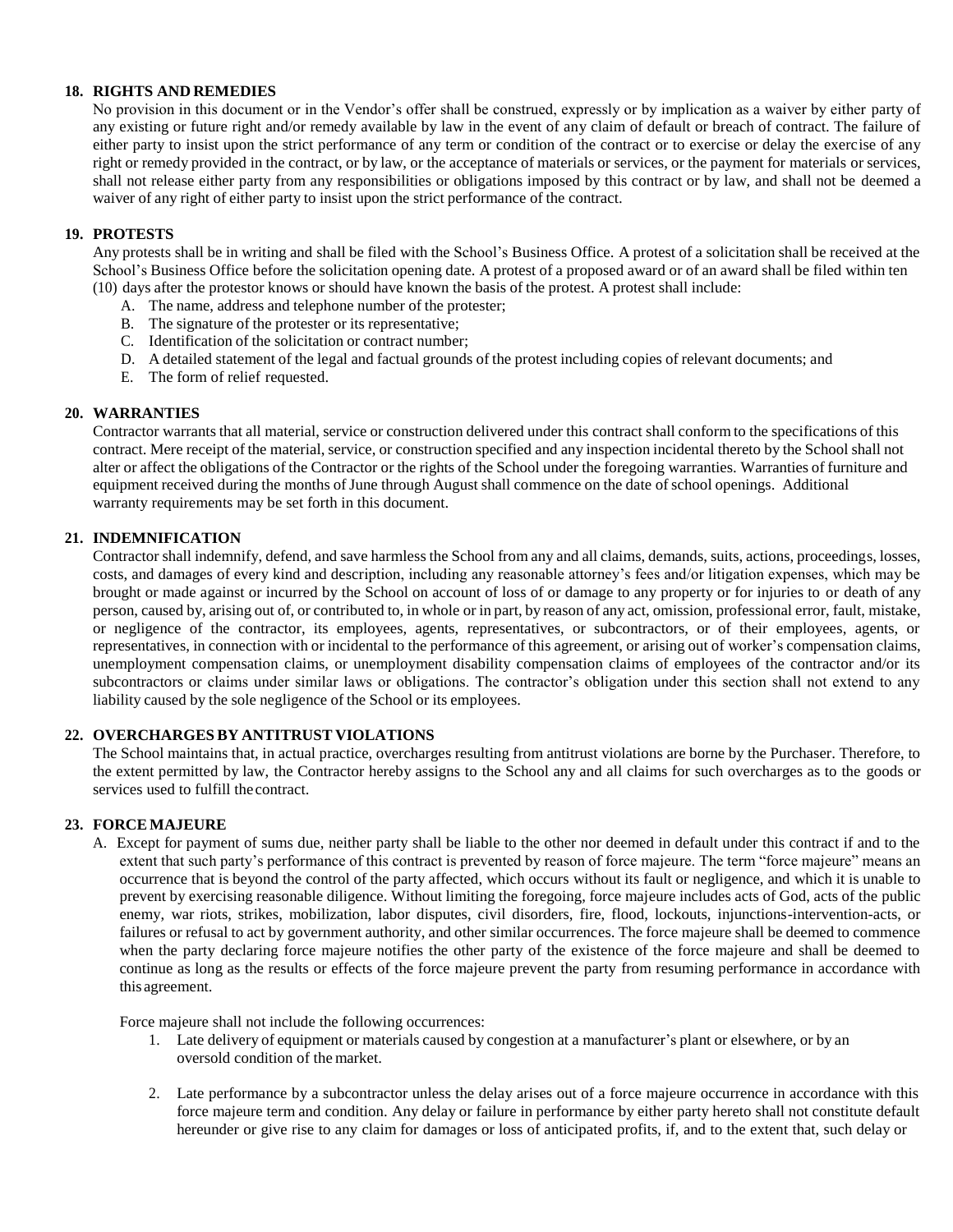failure is caused by force majeure.

B. If either party is delayed at any time in the progress of the work by force majeure, the delayed party shall notify the other party in writing as soon as is practical, of the commencement of such delay and shall specify the causes of such delay in such notice. Such notice shall be hand delivered or mailed certified-return receipt and shall make a specific reference to this article, thereby invoking its provisions. The delayed party shall cause such delay to cease as soon as practicable and shall notify the other party in writing when it has done so. The time of completion shall be extended by contract modification for a period of time equal to the time that the results or effects of such delay prevent the delayed party from performing in accordance with this contract.

#### **24. RIGHT TOASSURANCE**

Whenever one party to this contract in good faith has reason to question the other party's intent to perform, it may demand that the other party give a written assurance to this intent to perform. In the event that a demand is made and no written assurance is given within five (5) days, the demanding party may treat this failure as an anticipatory repudiation of the contract.

#### **25. RECORDS**

Each Contractor shall retain, and shall contractually require each Subcontractor to retain, all books, accounts, reports, files and other records relating to the acquisition and performance of the contract for a period of five (5) years after the completion of the contract. All such documents shall be subject to inspection and audit at reasonable times. Upon request, a legible copy of any or all such documents shall be produced at the offices of the School.

#### **26. ADVERTISING**

Contractor shall not advertise or publish information concerning this contract, without the prior written consent of the School.

#### **27. RIGHT TO INSPECTPLANT**

The School may, at reasonable times and at its expense, inspect the plant or place of business of a Contractor or Subcontractor which is related to the performance of any contract as awarded or to be awarded.

#### **28. INSPECTION**

All material, service or construction are subject to final inspection and acceptance by the School. Material, service or construction failing to conform to the specifications of this contract shall be held at Contractor's risk and may be returned to the contractor. If so returned, all costs are the responsibility of the Contractor.

#### **29. EXCLUSIVEPOSSESSION**

All services, information, computer program elements, reports and other deliverables which may be created under this contract are the sole property of the School and shall not be used or released by the Contractor or any other person except with prior written permission of the School.

# **30. PURCHASEORDERS**

The School shall issue a purchase order for the goods or services covered by this contract. Allsuch purchase orders will reference the contract number as indicated on the Offer and Acceptance page.

# **31. PACKING AND SHIPPING (ifapplicable)**

Contractor shall be responsible for industry standard packing which conforms to requirements of carrier'stariff and ICC regulations. Containers shall be clearly marked asto lot number, destination, address and purchase order number. All shipments shall be F.O.B. Destination, Blackwater Community School, 3652 E. Blackwater School Rd. Coolidge, AZ 85128 unless otherwise notified by the School. C.O.D. shipments will not beaccepted.

# **32. TITLE AND RISK OFLOSS**

The title and risk of loss of material or service shall not pass to the School until the School actually receives the material or service at the point of delivery, unless otherwise provided within this contract.

#### **33. NO REPLACEMENT OF DEFECTIVE TENDER**

Every tender of materials must fully comply with all provisions of this contract. If a tender is made which does not fully conform, this shall constitute a breach and contractor shall not have the right to substitute a conforming tender.

# **34. DEFAULT IN ONE INSTALLMENT TO CONSTITUTE TOTAL BREACH**

Contractor shall deliver conforming materials in each installment or lot of this contract and may not substitute nonconforming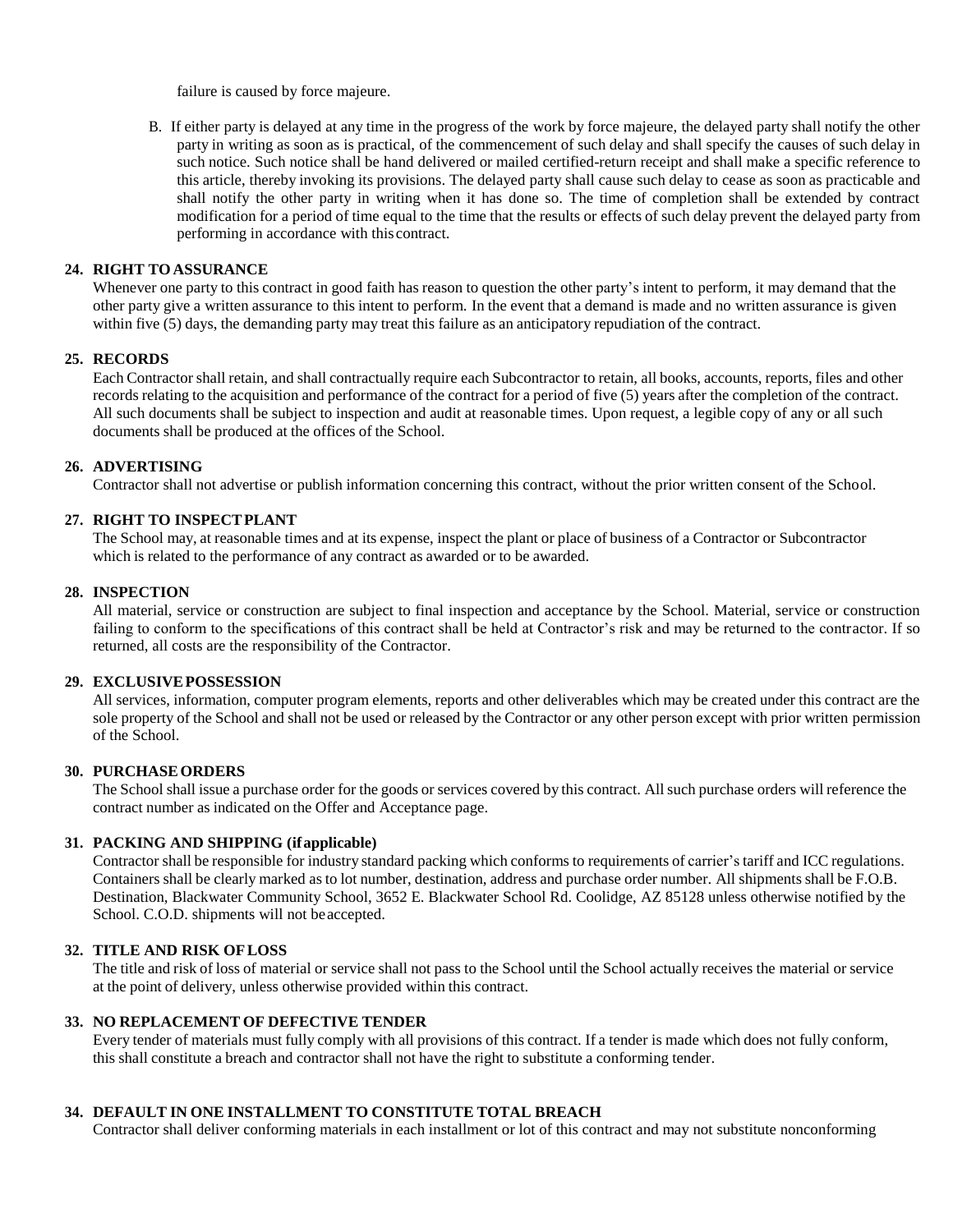materials. Delivery of nonconforming materials or a default of any nature, at the option of the School, shall constitute a breach of the contract as a whole.

#### **35. SHIPMENT UNDER RESERVATION PROHIBITED**

Contractor is not authorized to ship materials under reservation and no tender of a bill of lading shall operate as a tender of the materials.

#### **36. LIENS**

All goods, services and other deliverables supplied to the School under this contract shall be free of all liens other than the security interest held by the Contractor until payment in full is made by the School. Upon request of the School, the Contractor shall provide a formal release of all liens.

#### **37. PAYMENT**

A separate invoice shall be issued for each shipment of material or service performed, and no payment shall be issued prior to receipt of material, service or construction and correct invoice.

#### **38. LICENSES**

Contractor shall maintain in current status all Federal, State and Tribal licenses and permits required for the operation of the business conducted by the Contractor as applicable to this contract.

#### **39. COST OF PROPOSALPREPARATION**

The School shall not reimburse the cost of developing, presenting or providing any response to this solicitation. Offers submitted for consideration should be prepared simply and economically, providing adequate information in a straightforward and concise manner.

#### **40. CONFIDENTIALINFORMATION**

- A. If a person believes that a bid, proposal, offer, specification, or protest contains information that should be withheld, a statement advising the Executive Director of this fact shall accompany the submission and the information shall be so identified wherever it appears.
- B. The information identified by the person as confidential shall not be disclosed until the School makes a written determination.
- C. The School shall review the statement and information and shall determine in writing whether the information shall be withheld.
- D. If the School determines to disclose the information, the School shall inform the Offeror in writing of such determination.

# **41. AUTHORIZEDCHANGES**

The school reserves the right at any time to make changes in any one or more of the following: a) methods of shipment or packing; b) place of delivery; and c) quantities. If any change causes an increase or decrease in the cost of or the time required for performance, an equitable adjustment may be made in the price or delivery schedule, or both. Any claim for adjustment shall be deemed waived unless evidenced in writing and approved by the Executive Director prior to the institution of the change.

# **42. TERMINATION FORCONVENIENCE**

The School reserves the right to terminate any resulting order or contract upon thirty (30) days written notice. The School will be responsible only for those standard items which have been delivered and accepted. If the items being purchased are truly unique and therefore not salable or useable for any other application, the School will reimburse the Contractor for actual labor, material, and burden costs, plus a profit not to exceed 8%. Title to all materials, work-in-progress, and completed but undelivered goods, will pass to the School after costs are claimed and allowed. The Contractor shall submit detailed cost claims in an acceptable manner and shall permit the School to examine such books and records as may be necessary in order to verify the reasonableness of any claims. In the event of non-availability of funding, any resulting order or contact is subject to immediate termination, without penalty, by the School's Board of Trustees. In addition, all agreements are subject to review by the School's attorney.

#### **43. PUBLIC RECORD**

All offers submitted in response to this Request for Proposal shall become the property of the School and shall become a matter of public record available for review, subsequent to the award notification.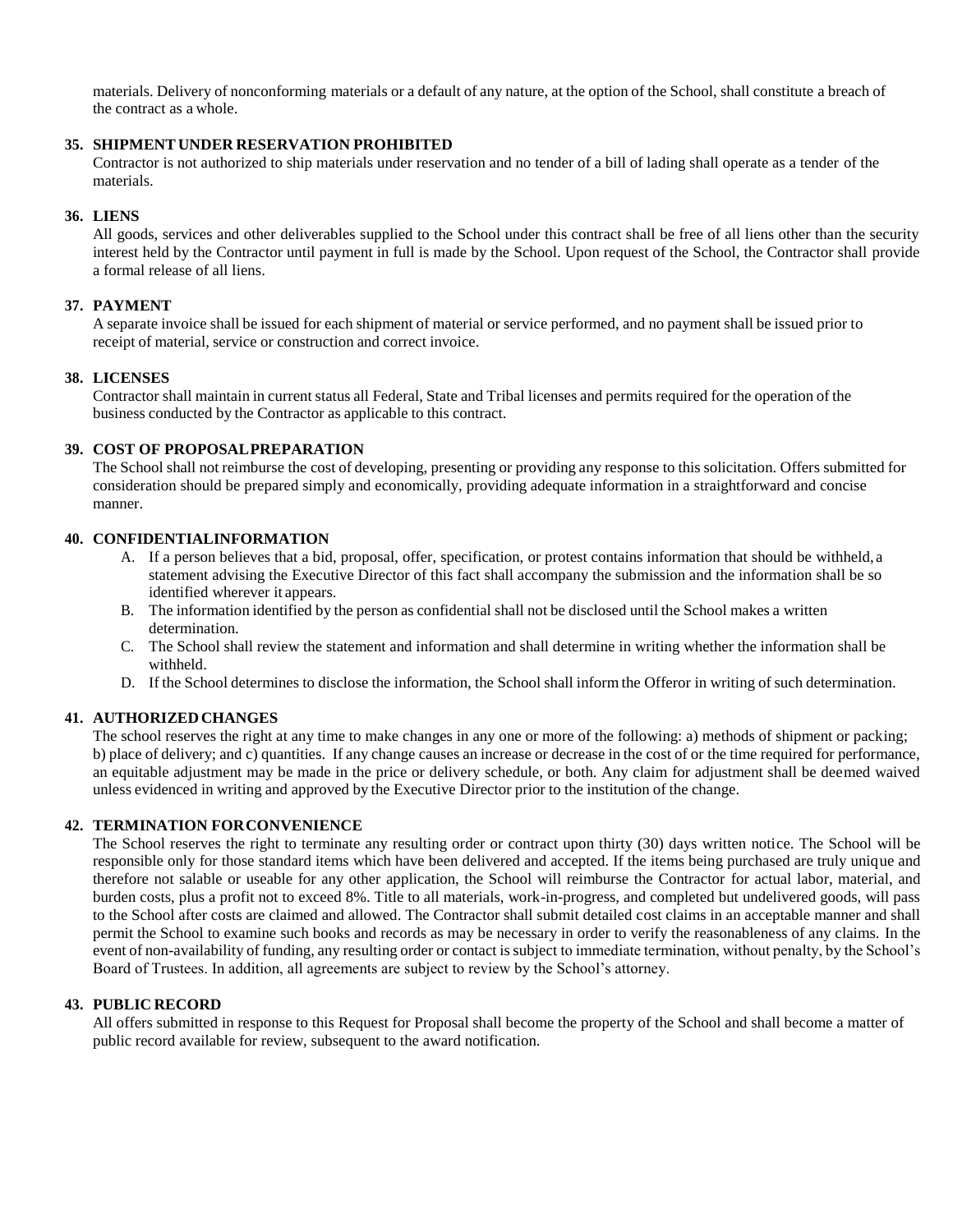# **SPECIAL TERMS AND CONDITIONS**

# **1. PURPOSE**

Pursuant to provisions of the School Procurement Rules, Blackwater Community School / Akimel O'Otham Pee Posh Charter School Inc. intends to establish a contract with **a qualified entity to provide custodial services for Blackwater Community School / Akimel O'Otham Pee Posh Charter SchoolInc.**

# **2. AUTHORITY**

This solicitation as well as any resultant contract is issued under the authority of the School Principal. No alteration on any resultant contract may be made without the express written approval of the School Principal in the form of an official contract amendment. Any attempt to alter any contract without such approval is a violation of the contract and the School Procurement Rules. Any such action is subject to legal and contractual remedies available to the School inclusive of, but not limited to, contract cancellation, suspension and/or debarment ofthe contractor.

# **3. CONTRACTTYPE**

Sealed Dollar Cost Proposal.

# **4. OFFER ACCEPTANCE PERIOD**

In order to allow for an adequate evaluation, the School requires an offer in response to this solicitation to be valid and irrevocable for thirty (30) days after the opening time and date.

# **5. INQUIRIES**

All questions related to this solicitation shall be in writing. Direct inquires to the contact person listed on the cover of this document via mail, fax or email. Offerors shall not contact or ask question of the school or department for which this requirement is being procured. Any correspondence related to a solicitation shall refer to the appropriate solicitation number, page and paragraph number. However, the Offeror shall not place the solicitation number on the outside of an envelope containing questions, since such an envelope may be identified as a sealed proposal and may not be opened until after the official solicitation due time and date. All questions shall be responded to as soon aspossible.

# **6. PROPOSALOPENING**

Proposals shall be opened on the date and time, and at the place designated on the cover page of this document, unless amended in writing by the School. The name of each Offeror shall be read at this time. All offers and any modifications and other information received in response to the Request for Proposals shall be shown only to authorized School personnel having a legitimate interest in the evaluation. After contract award, the proposals and evaluation document shall be open for public inspection.

# **7. RESPONSEFORMAT**

All proposal responses are to be in the same form as this Request for Proposal. Address each requirement in the same order as has been requested.

# **8. DISCUSSIONS**

After the initial receipt of proposals, the School reserves the option to conduct discussions with those Offerors who submit proposals determined by the School to be reasonably susceptible of being selected for award.

# **9. BEST AND FINALOFFERS**

If discussions are conducted, the School shall issue a written request for best and final offers. If Offerors do not submit a notice of withdrawal or a best and final offer, the immediate previous offer will be construed as the best and final offer.

# **10. TERM OF CONTRACT**

A three (3) year contract with annual renewals is contemplated, subject to satisfactory negotiation of terms and the concurrence of the Board of Trustees unless terminated, canceled or extended as otherwise provided herein.

# **11. CONTRACTEXTENSION**

By mutual written contract amendment, any resultant contract may be extended for successive periods of one (1) year per extension up to a maximum of four (4) years.

# **12. MULTI-TERM CONTRACT**

A multi-term contract is being utilized for this procurement because such a contract will serve the best interest of the School by encouraging effective competition or otherwise promoting economics in the School procurement. The estimated requirements cover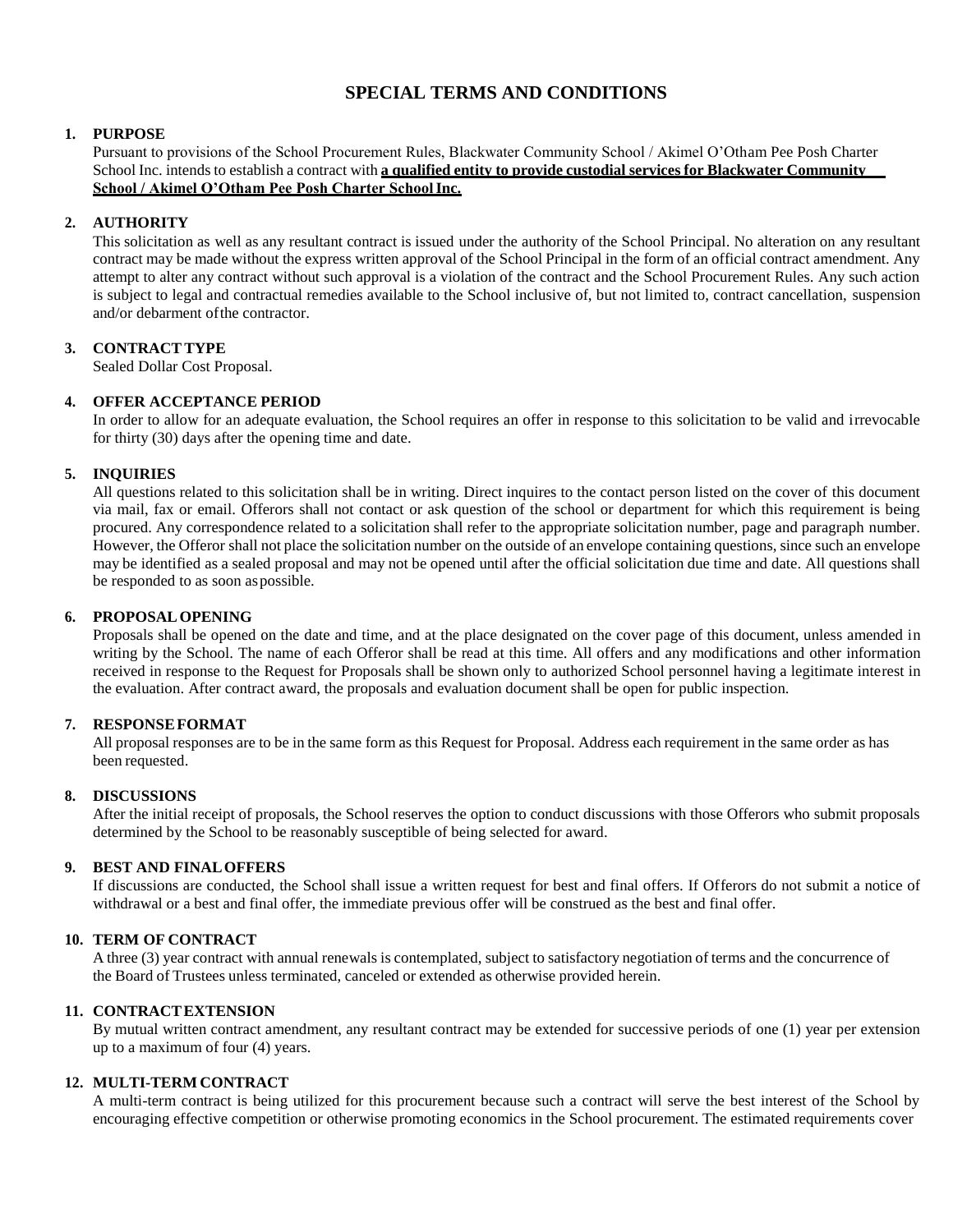the period of the contract and are reasonable continuing.

#### **13. PRICE ADJUSTMENT**

The school may review a fully documented request for a price increase only after the contract has been in effect for one (1) year. A price increase adjustment shall only be considered at the time of a contract extension and shall be a factor in the extension review process. The School shall determine whether the requested price increase or an alternate option is in the best interest of the School.

#### **14. PRICE REDUCTION**

A price reduction adjustment may be offered at any time during the term of a contract and shall become effective upon notice.

#### **15. BILLINGS**

All billing notices shall identify the specific item(s) being billed. Items are to be identified by name, model/serial number as most applicable. Any purchase/delivery order issued will refer to the contract number resulting from this solicitation.

#### **16. INSURANCE**

The School requires a complete and valid certificate of insurance prior to the commencement of any service or activity specified in this solicitation. The School will notify the successful contractor(s) of the intent to issue a contract award. The successful contractor(s) must at the time submit an original copy of the attached certificate of insurance for coverage in the minimum amounts stated. The coverage shall be maintained in full force and effect during the term of the contract and shall not serve to limit any liabilities or any other contractor obligations.

#### **17. KEY PERSONNEL**

It is essential that the contractor provide adequate experienced personnel, capable of and devoted to the successful accomplishment of work to be performed under this contract. The contractor must agree to assign specific individuals to the key positions.

- A. The contractor agrees that, once assigned to work under this contract, key personnel shall not be removed or replaced without written notice to theSchool.
- B. If key personnel are not available for work under this contract, for a continuous period exceeding 30 calendar days, or are expected to devote substantially less effort to the work than initially anticipated, the contractor shall immediately notify the School, and shall, subject to the concurrence of the School, replace such personnel with personnel of substantially equal ability and qualifications.

#### **18. HIRING OF ARIZONA STATE RETIREMENT SYSTEM (ASRS) RETIREES**

- A. Arizona Revised Statute §38‐766.02 states the employer must pay an alternative contribution rate for Arizona State Retirement System (ASRS) retirees who return to work in any capacity in a position ordinarily filled by an employee of the employer who is included in agreements providing for their coverage under the federal old age and survivors insurance system. Offers for services falling with this definition must indicate how the alternative contribution rate is being collected from the employee and provided to the School.
- B. In addition, an employer of a retired member shall submit any reports, data, paperwork or materials that are requested by ASRS and that are necessary to determine the compensation, gross salary or contract fee associated with a retired member who returns to work or to determine the function, utilization, efficacy or operation of the return to work program.

# **19. CONTRACTCANCELLATION**

This contract is critical to the School and the School reserves the right to immediately cancel the whole or any part of this contract due to failure of the contractor to carry out any material obligation term or condition of the contract. The School shall issue a written notice of default effective at once and not deferred by any interval of time. Default shall be for acting or failing to act as in any of the following:

- A. The contractor provides material that does not meet the specifications of the contract;
- B. The contractor fails to adequately perform the services set forth in the specifications of the contract;
- C. The contractor fails to complete the work required or furnish the materials required within the time stipulated in the contract;
- D. The contractor fails to make progress in the performance of the contract and/or gives the School reason to believe that the contractor will not or cannot perform to the requirements of the contract.

The School may resort to any single or combination of the following remedies:

A. Cancel anycontract;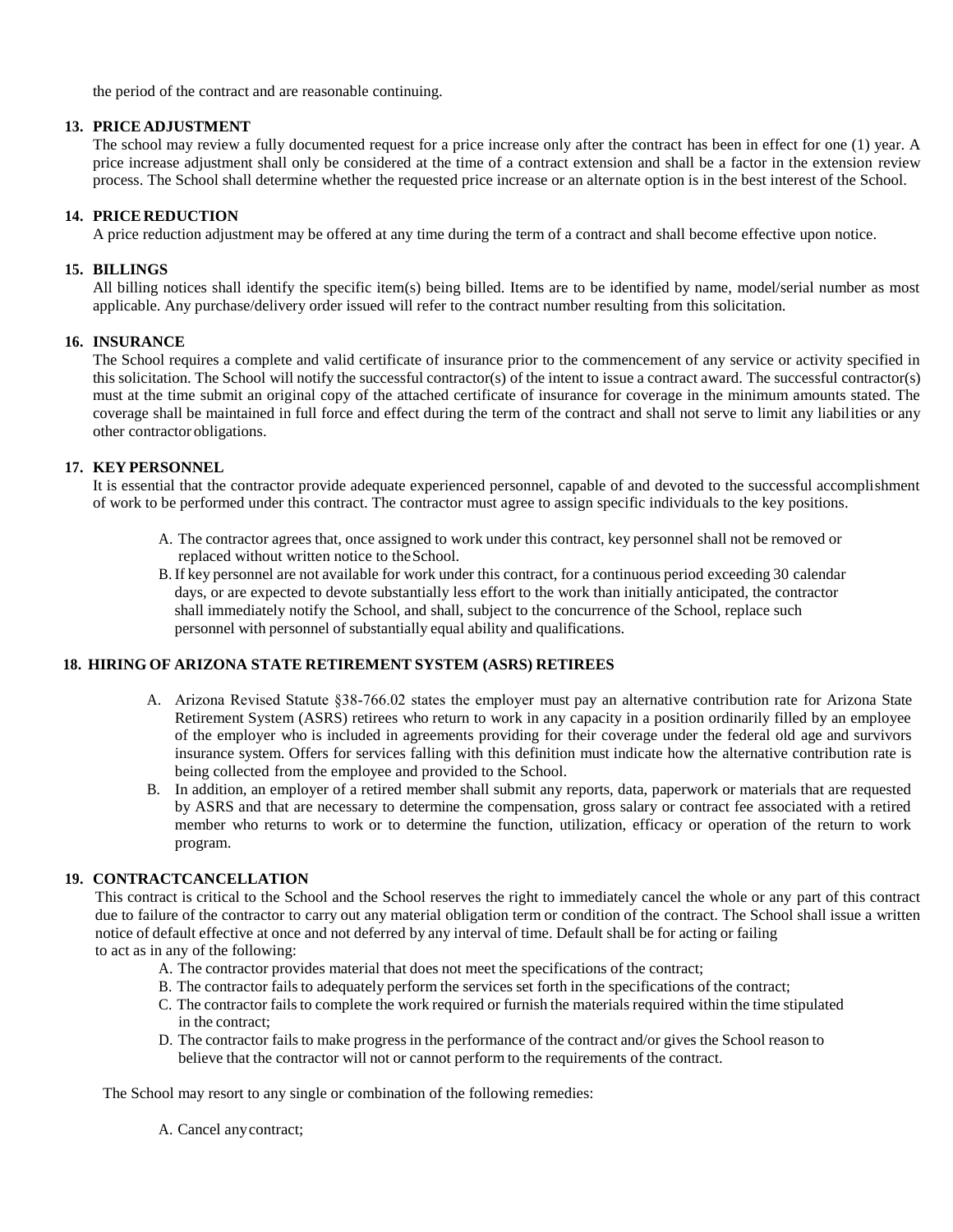- B. Reserve all rights or claims to damage for breach of any covenants of the contract;
- C. Perform any test or analysis on materials for compliance with the specifications of the contract. If the result of any test confirms a material non-compliance with the specifications, any reasonable expense of testing shall be borne by thecontractor.
- D. In case of default, the School reserves the right to purchase materials, or to complete the required work in accordance with the School Procurement Rules. The School may recover reasonable excess costs fromthe contractor by:
	- 1. Deduction from an unpaidbalance.
	- 2. Collection against the bid and/or performance bond; or
	- 3. Any combination of the above or any other remedies as provided by law.2

# **SCOPE OF WORK**

Blackwater Community School/Akimel O'Otham Pee Posh Charter School, Inc. isseeking proposals for custodial services included but not limited to the following:

- A. Hours of work: Monday Friday 3:30 PM to 11:00PM
- B. Clean all buildings including bathrooms located within the school property: cleaning includes daily vacuuming, sweep  $\&$ mopping (depending on the surface) and emptying trash cans
- C. Sanitize, sweep, mop and disinfect toilets, sinks, faucets, light switches and door handles in ALL bathrooms including the cafeteria bathrooms
- D. Remove all trash and properly dispose from the playground
- E. Sanitizing all students' desks daily
- F. Secure entire campus before endingshift
- G. Ensure all inside lights are turned off before ending shift
- H. All gates are locked before leavingcampus
- I. Security alarms are "armed" in both locations as advised by Facilities Supervisor
- J. Keep master key safe at all time. Failure to do so, school will bill vender for relocking the entire campus.
- K. In the event of bodily fluids (throw up, blood, urine or feces) vender will disinfect exposed area with school provided chemicals including deep cleaning the surface
- L. Notify school administration at least 12 hours prior to not showing up for duty for all emergency situations
- M. If any service(s) written in this document is not performed, the school will deduct the cost at a prorated basis from the monthly payment
- N. Remove excess trash from receptacles in all buildings and on play areas.
- O. OPTIONAL YEARLYSERVICES:
- a. Shampoo/Sanitize all carpets and rugs
- b. Strip and wax all floors
- c. Deep clean all non-wax able and wood floorsurfaces
- d. Deep clean and sanitize allrestrooms

# **\*Carpet Area: 25,587**

# **\*Laminate tile 62,713**

# **\*Wood Flooring Surface: 1,700**

(\*all areas are estimated)

# **1. SERVICE DAYS**

The Contractor shall provide all specified custodial services to each site beginning July 1st, 2021 through June 30, 2022 for the initial term of the contract and July 1 through June 30 for any initial annual contract renewal thereafter. The administration and staff working areas are used every day except on legal holidays and other specified dates during School recesses. Fiscal year 2021-2022 schedule of holidays is asfollows: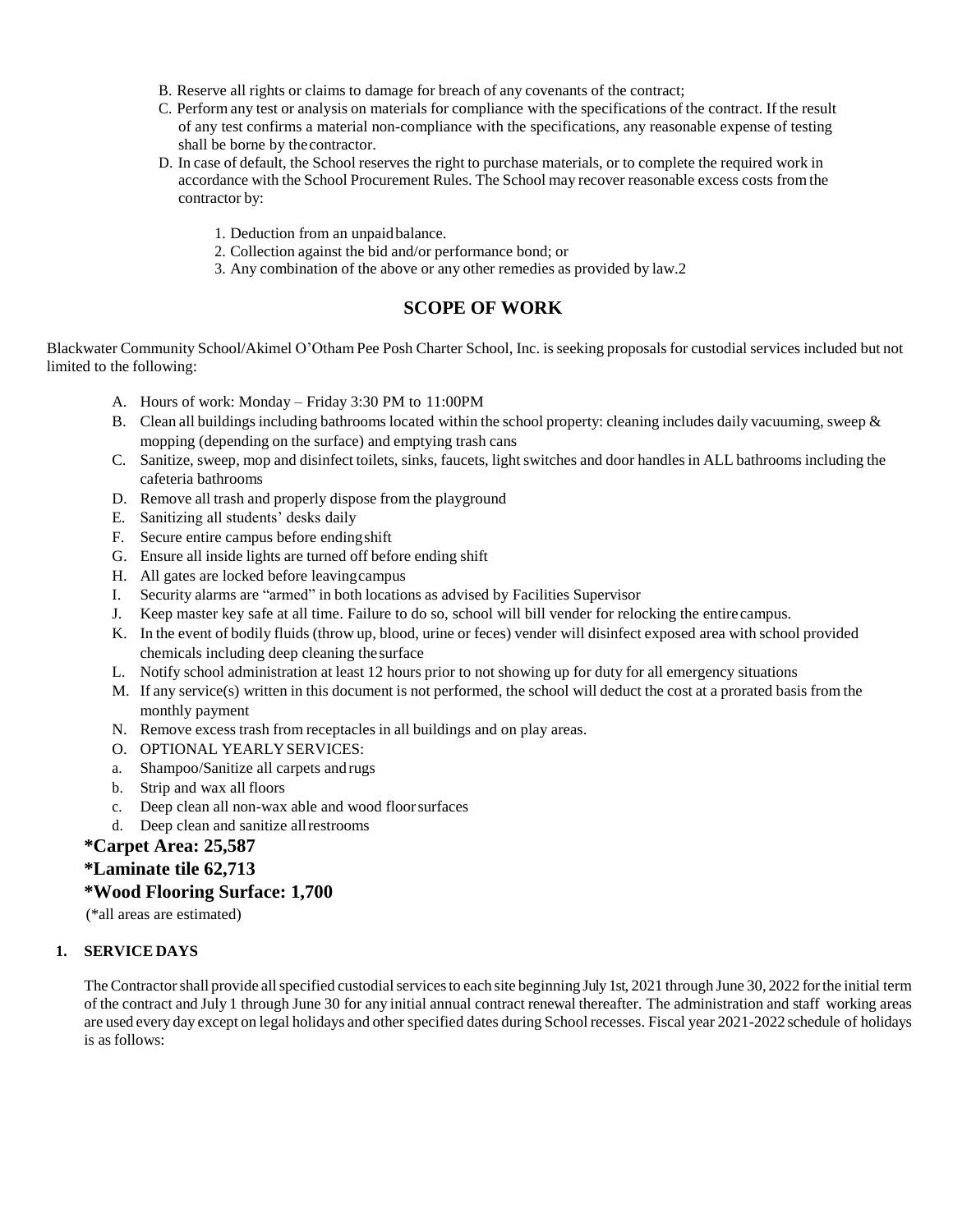| July 4, 2021         | December 10, 2021    | April 15-18, 2022 |
|----------------------|----------------------|-------------------|
| September 6, 2021    | December 20-31, 2021 | May 30, 2022      |
| September $17, 2021$ | January 1-2, 2022    |                   |
| November 11, 2021    | January 17, 2022     |                   |
| November 25-26, 2021 | February 21, 2022    |                   |

- A. A copy of the 2021-2022 (Attachment 4) School Calendar is attached to this proposal. Custodial services are required even when school is not insession.
- B. Blackwater Community School/Akimel O'Otham Pee Posh Charter School, Inc. facilities are utilized all year long. Some of the scheduled programs that occupy a portion of the facilityare:

October 4-15, 2021 – Fall Intercession March 7-18, 2022 – Spring Intercession June 1 – June 23, 2022– Summer Intercession

NOTE: The School reserves the right to change the dates for services required pending final approval of each fiscal calendar.

# **2. CLEANINGSUPPLIES**

- A. Cleaning supplies are provided by the School and shall be used in accordance to manufacturer's recommendation.
- B. All empty containers shall be removed from the premises by the Contractor.
- C. Cleaning supplies and paper products that will be provide at School's expense:
	- 1. Cleaning supplies(including soaps, waxes, disinfectants, etc.)
	- 2. PaperToweling
	- 3. Toilet Tissue
	- 4. Liquid hand soap
	- 5. Materials for refinishingfloors
	- 6. Plastic garbage liners
	- 7. Fluorescent and incandescent tubes and bulbs

**NOTE:** These materials are to be obtained from a School employee on an "as needed" basis and stored in a secured area by the School.

# **3. CUSTODIALCLOSETS**

All supplies and equipment shall be stored in a neat, orderly, and well maintained manner.

# **4. SUFFICIENT NUMBER OF EMPLOYEES**

The Contractorshall assign personnel needed to complete the cleaning of the building according to the specifications. The Contractor must assure that a sufficient number of employees are present to perform and complete required within the time period specified. Failure of the Contractor to assure a sufficient number of employees will substantially influence the School's determination as to whether the Contractor has failed to perform or satisfactorily perform his duties and responsibilities under this contract.

- A. Contractor shall provide a sitesupervisor.
- B. Contractor shall provide a sufficient amount of personnel needed to fulfill building cleaning responsibilities. Duties also include locking and securing the building at night.

# **5. CUSTODIALPERSONNEL**

A. Contractor shall provide trained qualified personnel in addition to the Site Supervisor to perform the duties required in accordance with thespecifications.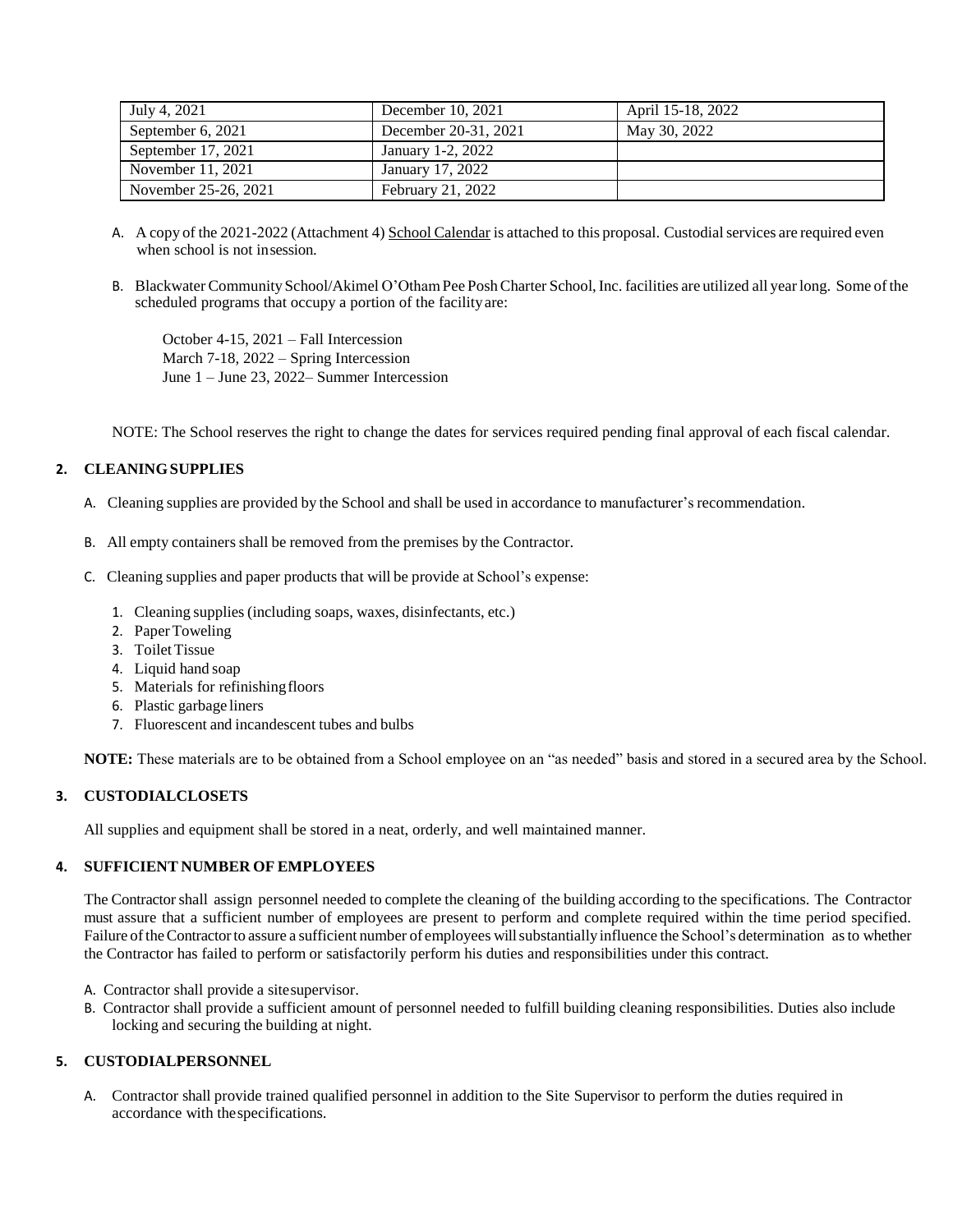- B. Contractor shall instruct its personnel that no gratuities shall be solicited or accepted for any reason whatsoever from tenants, customers, or other persons using the premises. The personnel assigned to a specific area shall be used exclusively in that area and will not perform other or additional duties specified herein during that shift, unless so directed by the Custodial Services Supervisor.
- C. Contractor shall instruct its Lead Person that all lights in the building are to be turned on just prior to cleaning. Lights are to be turned on only in the area being cleaned. After cleaning an area the lights will be turned off before proceeding to the next area.

# **6. CONTRACTOR'SEMPLOYEES**

- A. Contractor's employees shall be neat and clean in appearance and shall wear a clearly visible identification badge. It is the Contractor's responsibility to obtain such identification and maintain badges. The badge shall have the employee's name, photograph, and company name on the face of the badge and must be displayed at all times while the employee is on the premises. No employee will be allowed to work in the building without such badge.
- B. No family member of contractor's employees shall be allowed to remain on any school site except to transport them to or from the site.
- C. Contractor shall insure that their employees do not use any office equipment, radios, television sets, telephones or other equipment located in the facility.
- D. Contractor shall insure that all School Fire, Safety, Lock Down, Lock Out, and Security procedures are followed by its employees.
- E. Contractor shall advise the site's designated authorities immediately if any employee or representative or agent of Contractor is injured within the service of this contract.
- F. Contractor shall insure that employees furnished under this agreement must be physically capable of any strenuous activity that may be required. Custodial personnel reporting for duty must be in good physical health, not taking any medications that would impair or limit performance.
- G. Contractor's employees may use the school custodial facilities (mop sink areas, lavatories, and lunchroom or other designated areas.)
- H. Contractor's employees are strictly restricted fromopening or getting access to any school employee and or student's personal and confidential files and documentation, medicine cabinets and drawers in school nurse's office.

# **7. WORK CREW**

- A. Incompetent employees or employees whose on-site actions are not in the best interest of the School, in the School's opinion, will be removed from the project upon notification of the Contractor's Supervisor.
- B. Contractor will be expected to carry out work in a professional workmanlike manner and complete cleaning per specifications. If School's representative feels that work is contrary to what is considered professional and workmanlike, he will immediately notify the project superintendent. If action is not taken to correct work, the School reserves the right to stop work and pay Contractor for only that percentage of work completed.

# **8. CONTRACTOR'SSUPERVISION**

- A. Contractor must provide a Site Supervisor equipped with a cell phone/radio at the site that is acceptable to the School. The Site Supervisor must:
	- i. speak and write English.
	- ii. be able to communicate with his staff regarding instructions, etc.
	- iii. not be changed without the approval of the Principal.
	- iv. remain on the premises whenever the Contractor's employees are present.
	- v. notify the site Designated authorities of any new employees prior to their arrival on campus.
	- vi. provide an orientation for all new employees of the Contractor.
- B. The Site Supervisor shall be responsible to the site Designated authorities for:
	- i. the competent performance of all custodial work,
	- ii. shall direct the cleaning activities of the custodial staff
	- iii. shall make sufficient daily routine inspections to ensure that the work is performed as specified.
	- iv. shall keep and file with the daily and weekly reports of programmed cleaning in accordance with the specifications.
	- v. shall not be responsible for cleaning any other areas at the School facilities outside the areas included in this Contract.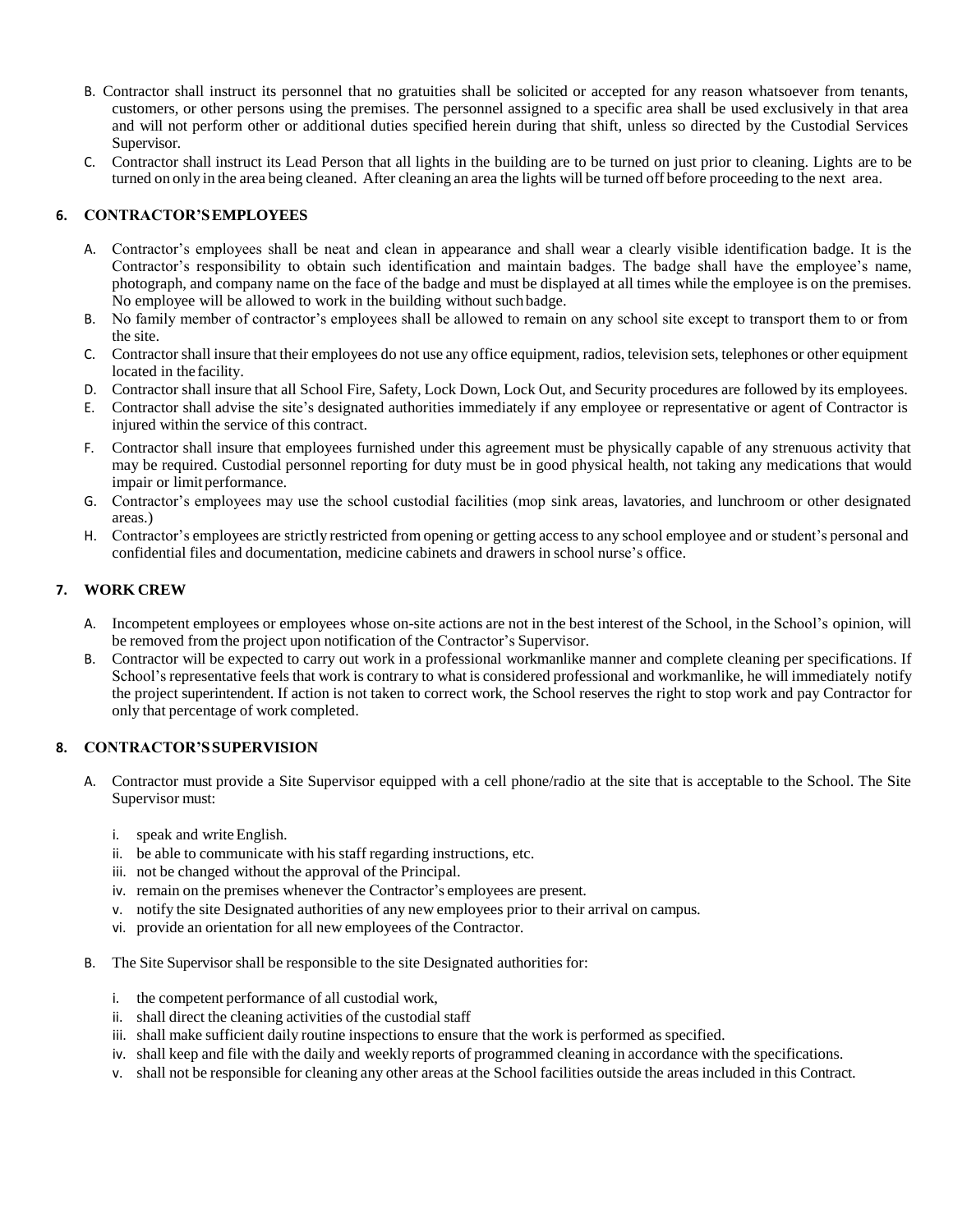routines in regards to custodial service. Contractor must provide documentation of training to demonstrate that its employees understand procedures for handling biological hazards.

- C. Contractor must provide time to have its employees trained, at their expense prior to providing contracted services.
- D. Blackwater Community School/ Blackwater Community School/Akimel O'Otham Pee Posh Charter School, Inc. reserves the right to have a representative present during training sessions.

#### **9. PERFORMANCE OFWORK**

Contractor shall provide all supervision, training, management, direction, and control necessary to perform the work under the contract.

#### **10. INSPECTION**

Contractor's on-site supervisor shall conduct a daily inspection of the premises to insure compliance with the required scope of work and shall maintain written records of these inspections. A copy of the inspection report shall be furnished to the site designated authorities. This should be reviewed on a weekly basis.

# **11. PERIODICINSPECTION**

- A. Periodically, the Contractor and School's representative shall inspect the work. Any deficiencies identified shall be upgraded by the Contractor to the satisfaction of the School.
- B. Agenda:
	- i. Walk Through
	- ii. Identification of problem areas
	- iii.Time frame for correction ofproblems
- C. School designated authorities for each site shall inspect on an as needed basis and at random intervals.
- D. Contractor's onsite Supervisor shall confer at least once a week with the designated authorities of the school or as required by School to keep the School fully informed of any mutual concerns such asscheduling of activities, personnel changes, etc.
- E. For the first year ofthe contract, contractor's management teamshall meet with School management once a month to discuss procedures, progress and concerns. After the initial first year of the contract, meetings may occur quarterly.

# **12. MAINTENANCENEEDS**

The Contractor's on-site Supervisor will inform the Designated authorities as to the location where maintenance repairs are needed. School will provide the necessary repair forms.

#### **13. BUILDINGSTAFF**

The School/Building Administration remains directly in charge of the buildings and grounds at all times. At times when contractor's employees are present the Contractor's Supervisor is in complete charge of these employees' and is thus responsible for the building. He will contact the site Designated authorities directly should anything unusual occur, and he must not leave the premises without insuring that the buildingis secured.

#### **14. SECURITY OFPROPERTY**

- A. The Contractor will be held completely responsible for internal area security while his employees are the only occupants of the building.
- B. When facilities are in partial use by the school, outside organizations, or other authorized persons, the Contractor shall not be responsible for security in those areas. The School and its designated agents shall be responsible for security in such areas during the presence of the aforementioned organization. When possible, rooms in use should be cleaned to accommodate after hour schedules, allowing for one (1) cleaning of those rooms.
- C. For all School sites, the Contractor will be responsible for locking and securing all gates and doors prior to leaving the school. All classrooms are to be secured as soon as work has been completed; no rooms are to be left unlocked or opened unless they are in the process of beingcleaned.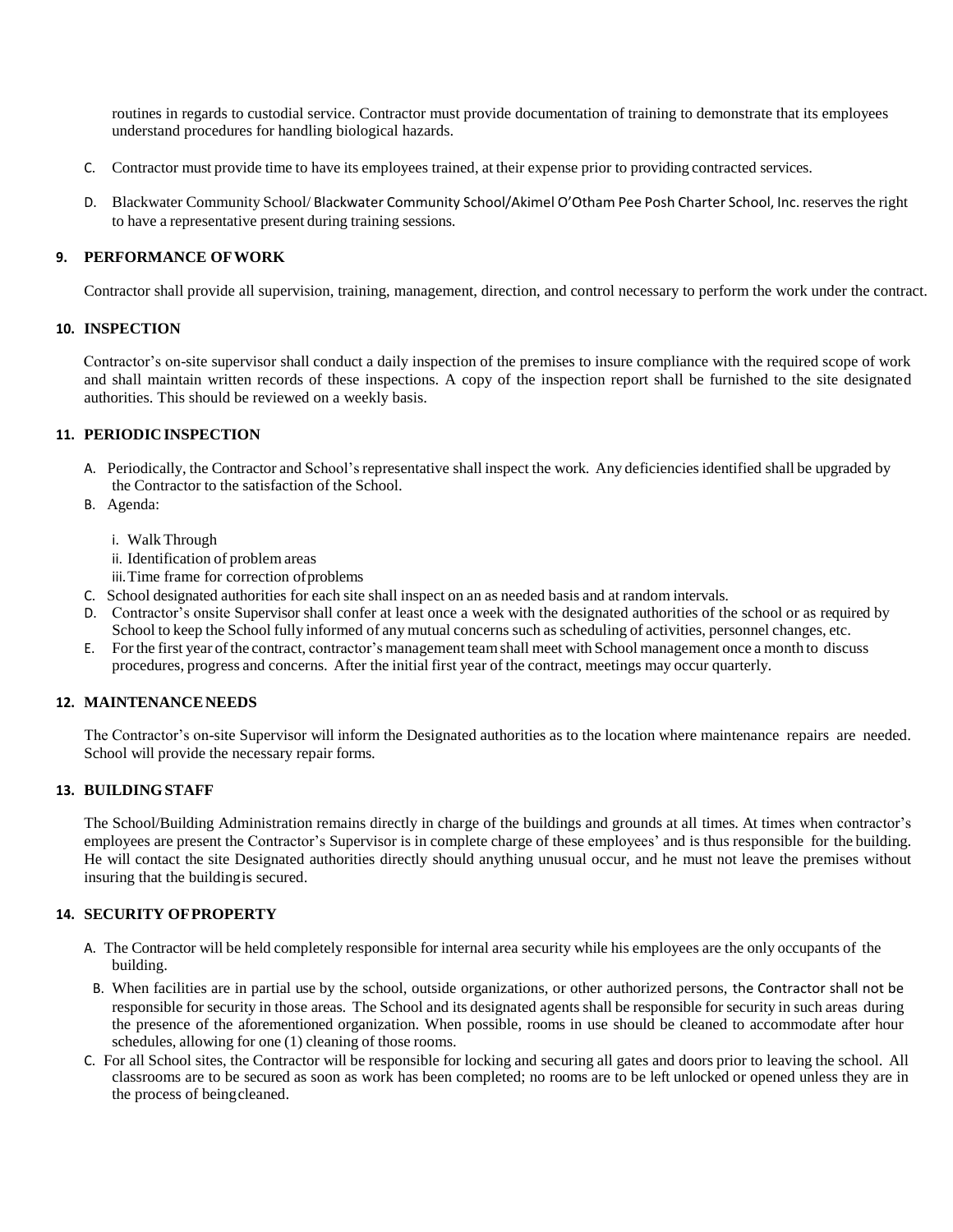- D. Contractor will be held strictly responsible for the security of the building, i.e., all doors and windows closed and locked, lights turned off, etc. at the end of each day's work, except as otherwise herein specified.
- E. Contractor shall be held strictly responsible for keys issued to him to provide access for the performance of the work. No keys shall be duplicated. In the event any keys issued to the Contractor are lost, the Contractor will be responsible for re‐keying the building as directed by the Governing Board. At no time shall the Contractor release the security code to unauthorized personnel. Only the Site Supervisor shall have this code.

# **PROPOSAL FORMAT**

One original and two copies of the proposal must be submitted. The proposal must conform to the format specified below. The School will not make reimbursement for the cost of developing or presenting proposals in response to the RFP.

## *Title Page*

Each proposal must contain a title page that identifies the RFP and subject and provides the firm name, address and phone number; the name and title of a contact person; and the date the proposal was submitted. The title page must also state the period the proposal is effective (non-rescindable).

# *Table of Contents*

The table of contents of the proposal should include a clear and complete identification of the materials submitted by section and page number.

#### *Letter of Transmittal*

A brief letter of transmittal should be submitted that includes the following information:

- 1. The contractor's understanding of the work to be performed;
- 2. A positive commitment to perform the service within the time period specified;
- 3. The names of persons authorized to represent the firm, their titles, addresses and telephone numbers;
- 4. Reference to a sealed envelope that contains the all-inclusive for services outlined in the RFP.

#### *Sealed Dollar Cost Proposal*

1. Total All-Inclusive MaximumPrice

The sealed dollar cost proposal should contain all pricing information relative to performing the work as described in this request for proposals. The total all-inclusive maximum price to be bid is to contain all direct and indirect costs including all out-ofpocket expenses.

The School will not be responsible for expenses incurred in preparing and submitting the technical proposal or the sealed dollar cost proposal. Such costs should not be included in the proposal.

The sealed dollar cost proposal sheet should include the following information (See Attachment 3):

- 1.) Name of Contractor and DBA.
- 2.) Certification that the person signing the proposal is entitled to represent the firm, empowered to submit the proposal and authorized to sign a contract with Blackwater Community School/Akimel O'Otham Pee Posh Charter School, Inc.
- 3.) Address of Contractor.
- 4.) URL Address.
- 5.) Phone, fax and e-mail.
- 6.) Taxpayer ID#.
- 7.) Day-to-day contact information.

# **EVALUATION CRITERIA / PROPOSAL FORMAT**

Representatives of the School will evaluate the proposals and determine which proposals are acceptable and which are unacceptable for further consideration. If multiple proposals are determined to be acceptable for further consideration, the School reserves the option to call for and enter into discussions (interviews) with the Contractors considered most likely to meet the requirements for the purpose of negotiations, on pricing and/or other portions of the proposal, if considered by the School to be in the best interest of the School.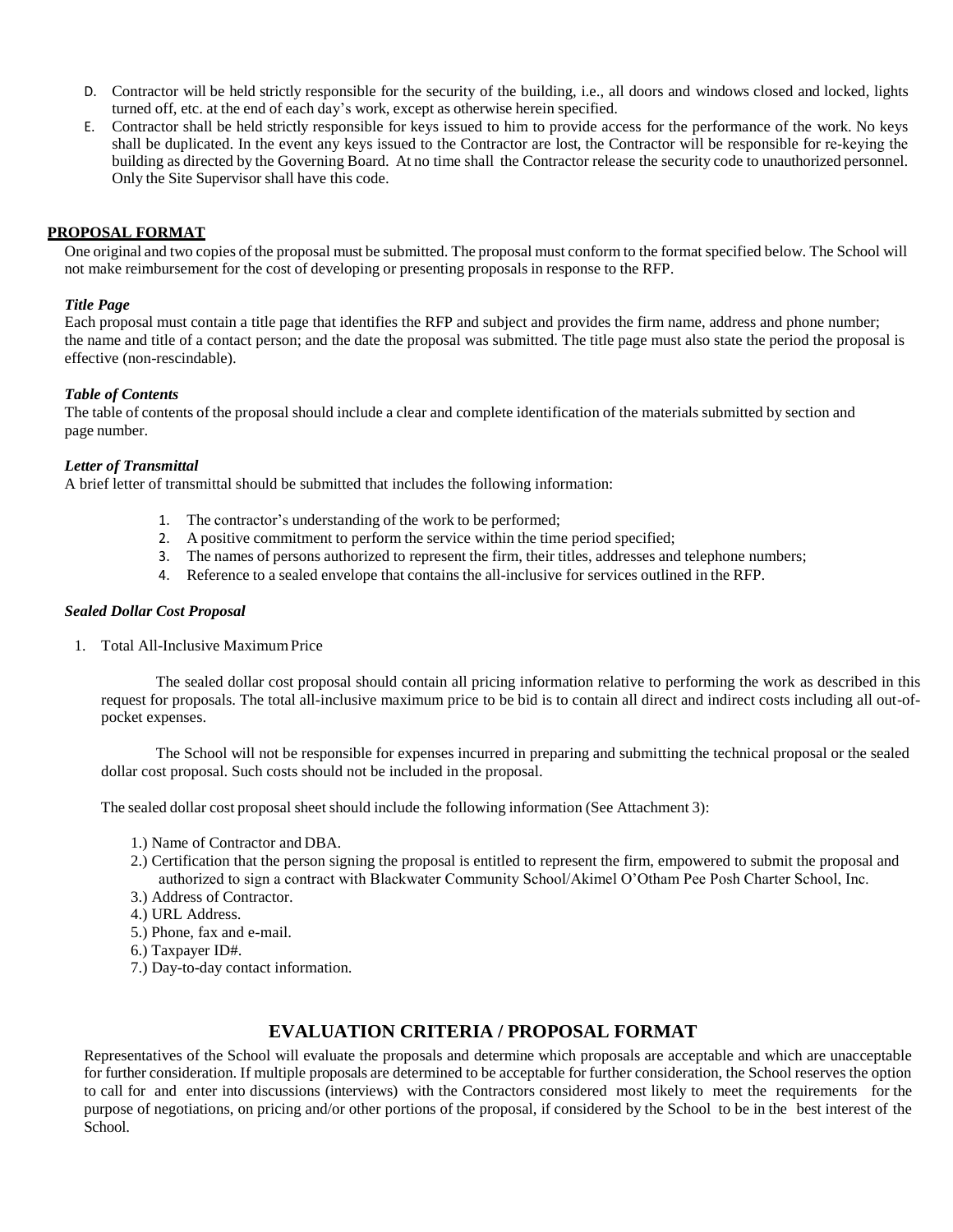The following represents the principal selection criteria that will be considered during the evaluation process.

- A. Related Work Experience and References The evaluation of Contractor's history, experience, Workmen's Compensation rating, staffing, references(Attachment 3), and performance evaluation surveys. (150 points)
- B. Offered Services The evaluation of the proposed services plan, including how it is managed, organized and staffed, the Contractor's response to the questionnaire, the transition plan, the billing process and Contractor'sinventory. (300 points)
- C. Cost The evaluation of the cost of proposed services. The Contractor that offers the lowest cost for specified services will receive the maximum points for this tab. The other Contractors will receive a proportionate score based of the following formula: Lowest Firm Cost/Offered Firm Cost. (250 points)
- D. Personnel The evaluation of qualifications and experience of key personnel within the organization, including those staff members assigned to the School. Also evaluated will be the Company's training programs for personnel. (200 points)
- E. Compliance with Terms and Conditions, Scope of Work and Perceived Ability to Provide Services The evaluation of Contractor's perceived ability to meet the School's needs and to follow instructions within the solicitation. (100 points)

| <b>RFP Released</b>                                        | May 5 <sup>th</sup> , 2021                                |
|------------------------------------------------------------|-----------------------------------------------------------|
| RFP Pre-Proposal Meeting (if applicable)                   | None                                                      |
| <b>RFP Due Date and Time</b>                               | June 4, 2021 @ 1:00 p.m. M.S.T.                           |
| <b>RFP Evaluated</b>                                       | June 9, 2021                                              |
| RFP Interviews / Presentations / Site Visit (if necessary) | May 17, 2021 thru May 21, 2021 - (scheduled after written |
|                                                            | request)                                                  |
| RFP Best & Final (if necessary)                            | June 4, 2021                                              |
| <b>RFP Awarded</b>                                         | June 16, 2021                                             |
| Notice of Award Letters                                    | June 17 <sup>th</sup> , 2021                              |
| Anticipated Contract Start Date                            | July 1st, 2021                                            |

*Evaluation Schedule* – Tentative schedule. Dates are subject to change.

#### **1. AWARD BASIS**

In accordance with A.A.C. R7-1050, the successful Contractor will be determined by evaluation criteria including but not limited to pricing, or other incentives offered. Awards will not be made based on price alone.

# **2. TERMS OF AWARD**

Per A.A.C. R7-2-1042(A.3.b), it is the intent of the School to award a multi-term contract, beginning services March 15, 2020 through June 30, 2020. If all conditions are met during this period of time, this contract can be extended, if funding is available, for up to an additional three one-year contracts (fiscal year ends 2021, 2022, and 2023). However, no contract exists unless and until a purchase order is issued each fiscal year. Renewals will be based upon funds availability and Contractor performance.

The contract may be terminated by either party prior to the expiration date upon ninety (60) days written notice to the other party. Cancellation of the contract shall not relieve the contractor of responsibility for satisfaction of all work that should have been done up to the last day ofthe contract.

#### **3. CONTRACTAWARD**

It is anticipated that a contract under this RFP will be awarded to a single Contractor.

It is expected that the award for this contract will be made at the March 13, 2020 Blackwater Community School/Akimel O'Otham Pee Posh Charter School, Inc. Governing Board special meeting. However, no commitment is made to this award date.

#### **4. ACKNOWLEDGEMENTOF ADDENDA**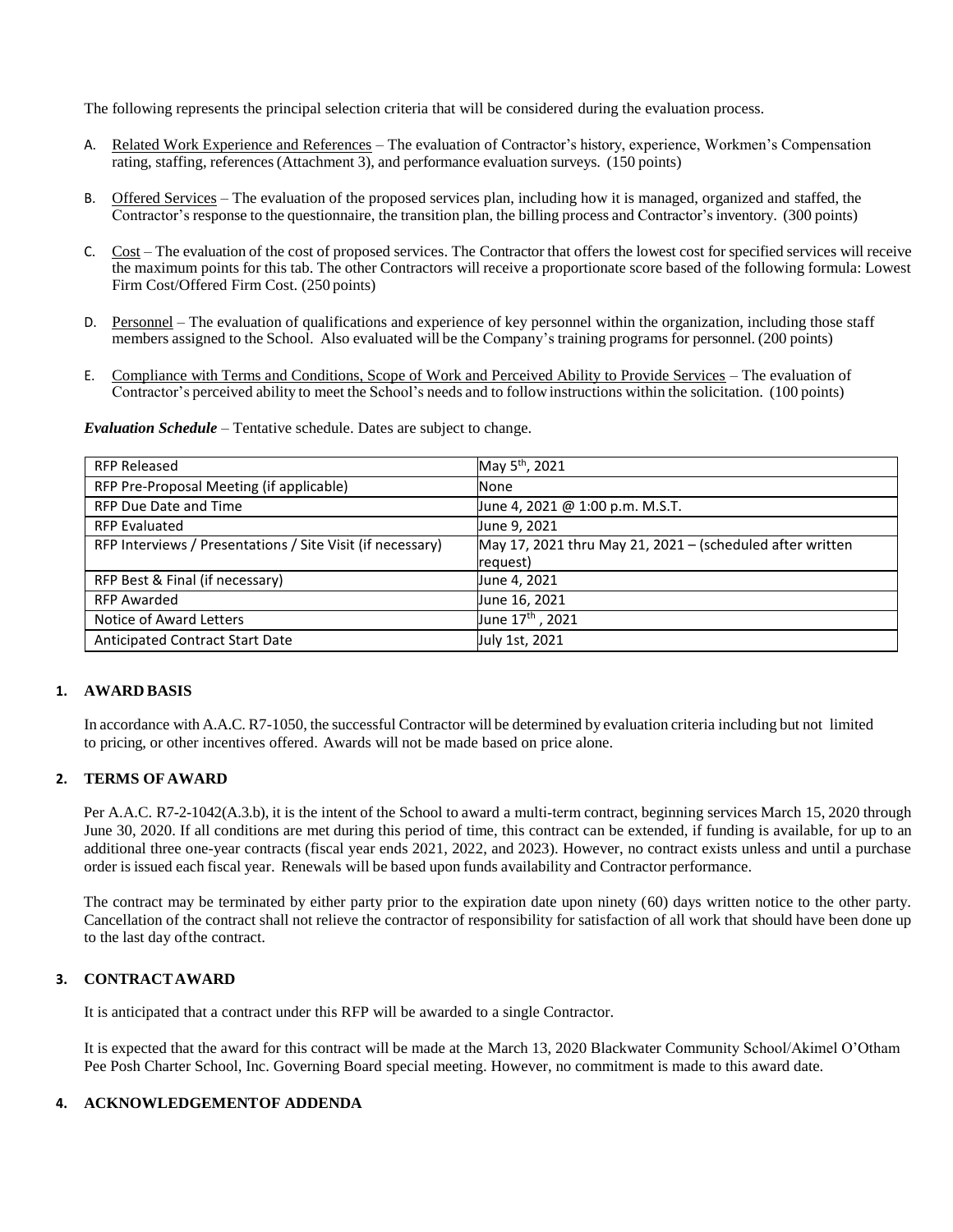In accordance with A.A.C. R7-2-1042(A.1.b), Contractor shall acknowledge receipt of all addenda by submitting a copy of the addenda with their proposal response.

# **5. REQUIRED CONTRACT/AGREEMENT**

Your company will be required to sign the School's contract/agreement, a copy of that contract/agreement is included with this RFP (Attachment 1).

- **6.** Proposal Format: **One (1) original and two (2) complete copies** of each proposal should be submitted on the forms and in the format specified in the RFP. The original copy of the proposal should be clearly labeled "**original**". The material should be in sequence and related to the RFP. The School will not provide any reimbursement for the cost of developing or presenting proposals in response to this RFP. Failure to include the requested information may have a negative impact on the evaluation of the Offeror's proposal. The proposal shall include at least the following information:
- **7.** Experience and Expertise: The proposal should contain the following:
	- A. Experience of the Offeror's organization is considered in the evaluation process. Therefore, the Offeror is advised to submit any information which documents successful and reliable experience in past performances, especially those performances related to the requirements of thisRFP.
	- B. The proposal should identify the key personnel that will be assigned to work under the contract, and should include a detailed resume for each such individual. Each resume should be in sufficient detail to analyze the proposed person's qualifications and should include education and relatedexperience.
	- C. A list of references. References should be verifiable and should be able to comment on the Offeror's related experience. The Offeror shall submit at least three (3) similar-type references. The list must include organization name, address, contact person, and their phone number.
	- D. Method of Approach: The Offeror should present a proposed method of satisfying the requirements of the Scope of Work as specified herein on a point-by-point basis. The method of approach should include a written narrative to demonstrate the Offeror's ability to satisfy the Scope of Work. The language of the written narrative should be straightforward and limited to facts, solutions to problems, and plans of proposed action.
	- E. Cost Proposal: The cost proposal shall be submitted, as indicated, on the Price Sheet attached to the Request for Proposal.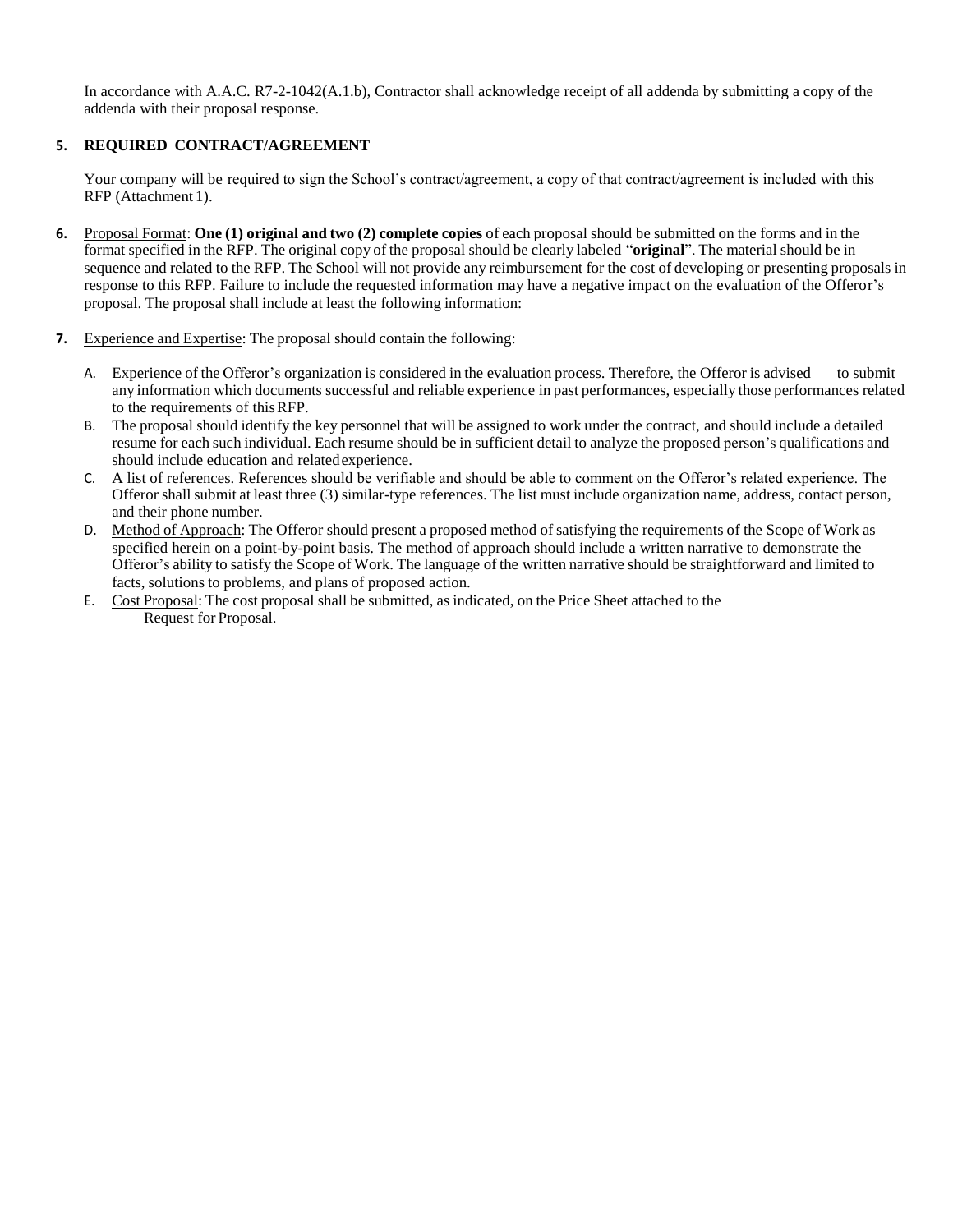# **Return the signed Offer and Acceptance sheet, Page 1 with your Proposal NO BID RESPONSE**

**Material and/orService:** Bidders not responding to this solicitation are asked to complete this form. Please fax this form to (520) 215-5862 or return by mail to: Blackwater Community School Business Office 3652 E. Blackwater Community School Rd. Coolidge, AZ 85128 Company Name: Letterstein the company Name: Letterstein the company Name: Letterstein the company Name: Letterstein the company Name: Letterstein the company Name: Letterstein the company Name: Letterstein the company Name Address: City: State: Zip: Zip: Phone: Fax: Reason for NO BID: Do not handle product/service Unable to respond due to current staff availability and/or business conditions Insufficient time Unable to meet terms, conditions, specifications or requirements as described within the solicitation due to: Other: This NO BID response is authorized by: Signature Title Please check one: \_\_Retain our company on the mailing list for future solicitations. \_\_Please remove our company from the mailing list. \_\_Please remove our company from this commodity or service only.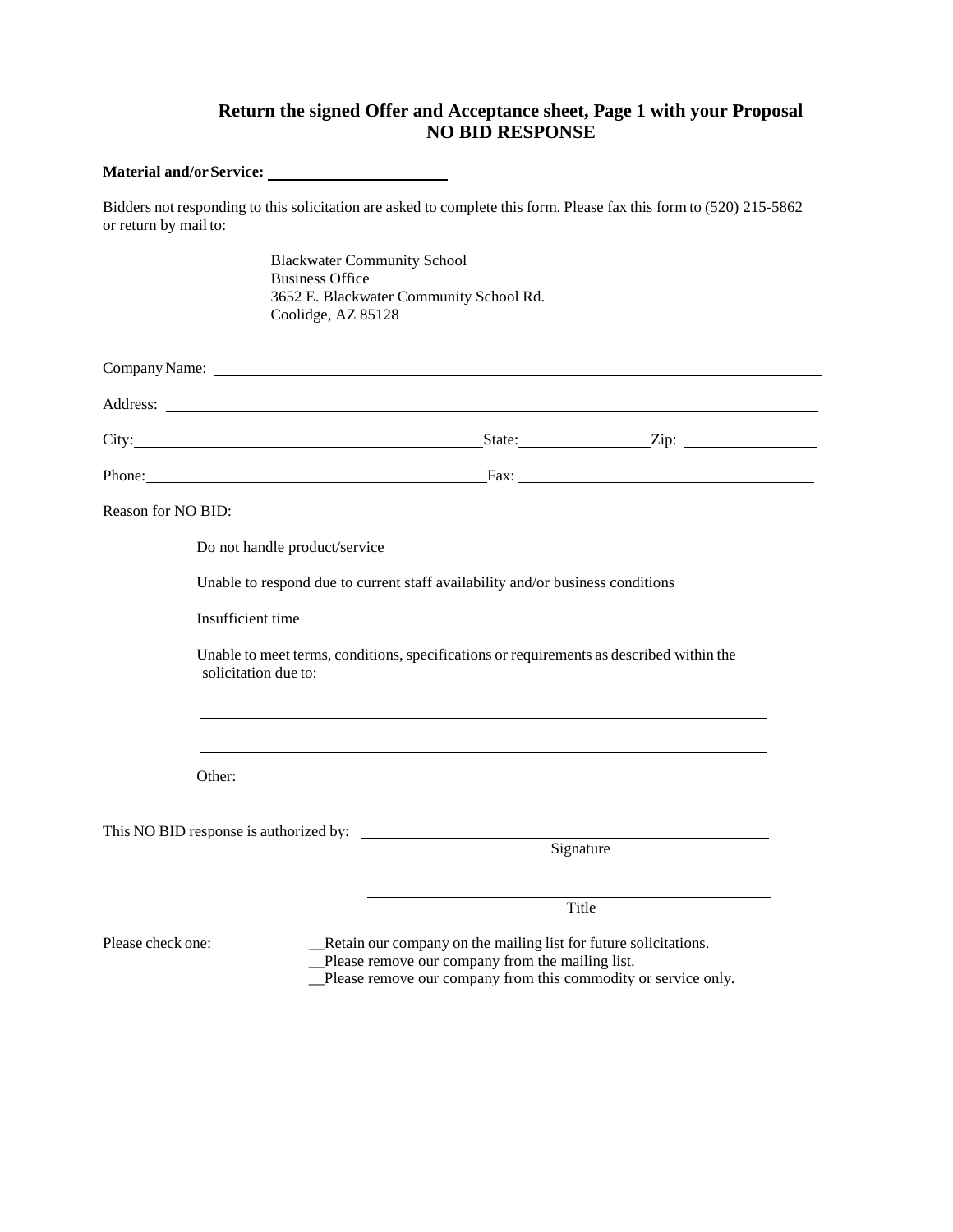#### *Attachment 1* - **INDEPENDENT CONTRACTOR AGREEMENT**

This independent contractor agreement (the "**Agreement**") is made and entered into as of \_\_\_\_\_, 2021 (the "**Effective Date**") between Blackwater Community School (the "**School**"), a tribally controlled grant school, and ["**Contractor"**) (collectively, the "**Parties**").The School requests the Contractor to perform services for it and as laid out in the Scope of work section of theRFP.

The Parties therefore agree as follows:

# 1.1. **Term andTermination**.

1.2. This Agreement takes effect immediately as of the Effective Date, and remains in full force and effect until the Contractor has completed the Services or until June 30, 2020, whichever occurs sooner. This period shall be referred to as the "**Term**." This Agreement may be terminated earlier pursuant to Paragraphs  $1.2 - 1.3$ .

1.3. Either Party may terminate this Agreement for cause by providing the other Party written notice if the other Party: (i) is in material breach of this Agreement and has failed to cure such breach within five (5) days after its receipt of written notice of such breach provided by the non-breaching Party; (ii) engages in any unlawful business practice related to that Party's performance under the Agreement; or (iii) files a petition for bankruptcy, becomes insolvent, acknowledges its insolvency in any manner, ceases to do business, makes an assignment forthe benefit of its creditors, or has a receiver, trustee or similar party appointed forits property.

1.3 Either Party may also terminate this Agreement without cause, so long as the terminating party provides thirty calendar days' written notice to the other of termination.

# **2.1. Contractor Services and Rate ofPay.**

2.2. During the Term, the School may engage the Contractor to provide the following services as needed (the "**Services**"), or other such services as mutually agreed upon in writing by the Parties (email is acceptable):

2.3. The Contractor shall provide all necessary equipment to perform the Services. School will Provide cleaning supplies and chemicals in order to perform the job requirements If the Contractor has obtained employees or agents (the "**Contractor Personnel**"), the Contractor shall be solely responsible for all costs associated with the Contractor Personnel.

2.3 As a result of providing the Services, the Contractor or Contractor Personnel may create certain work product (the "**Work Product**"). Any such Work Product created pursuant to this Agreement shall be the property of the School, who has procured the Contractor's Services hereunder, and such Work Product shall be turned over to the School at the culmination ofthis Agreement.

2.4. The Contractor shall notify the School of any change(s) to the Contractor's schedule that could adversely affect the availability of the Contractor, whether known or unknown at the time of this Agreement, no later than **10 days** prior to such change(s). If the Contractor becomes aware of such change(s) within the **10 days** period, the Contractor shall promptly notify the School of such change(s) within a reasonable amount oftime.

2.5. The Contractor shall issue invoices that itemize the work performed in the period billed to a sufficient level of specificity as determined by the Principal, in connection with the Business Office. Invoices shall be submitted to the School's accounts payable department within thirty days of completing the Services, unless otherwise instructed by the School. The Contractor shall also provide any supporting documentation as instructed by the School's accounts payable department. The School shall remit payment to the Contractor within thirty days of receiving the invoice from the Contractor.

2.6. The School shall not be responsible for federal, state and local taxes derived from the Contractor's net income or for the withholding and/or payment of any federal, state and local income and other payroll taxes, workers' compensation, disability benefits or other legal requirements applicable to the Contractor. Any such liabilities shall be the sole financial responsibility of the Contractor, including as such liabilities may arise with respect to any Contractor Personnel.

# **3.1. Independent ContractorStatus.**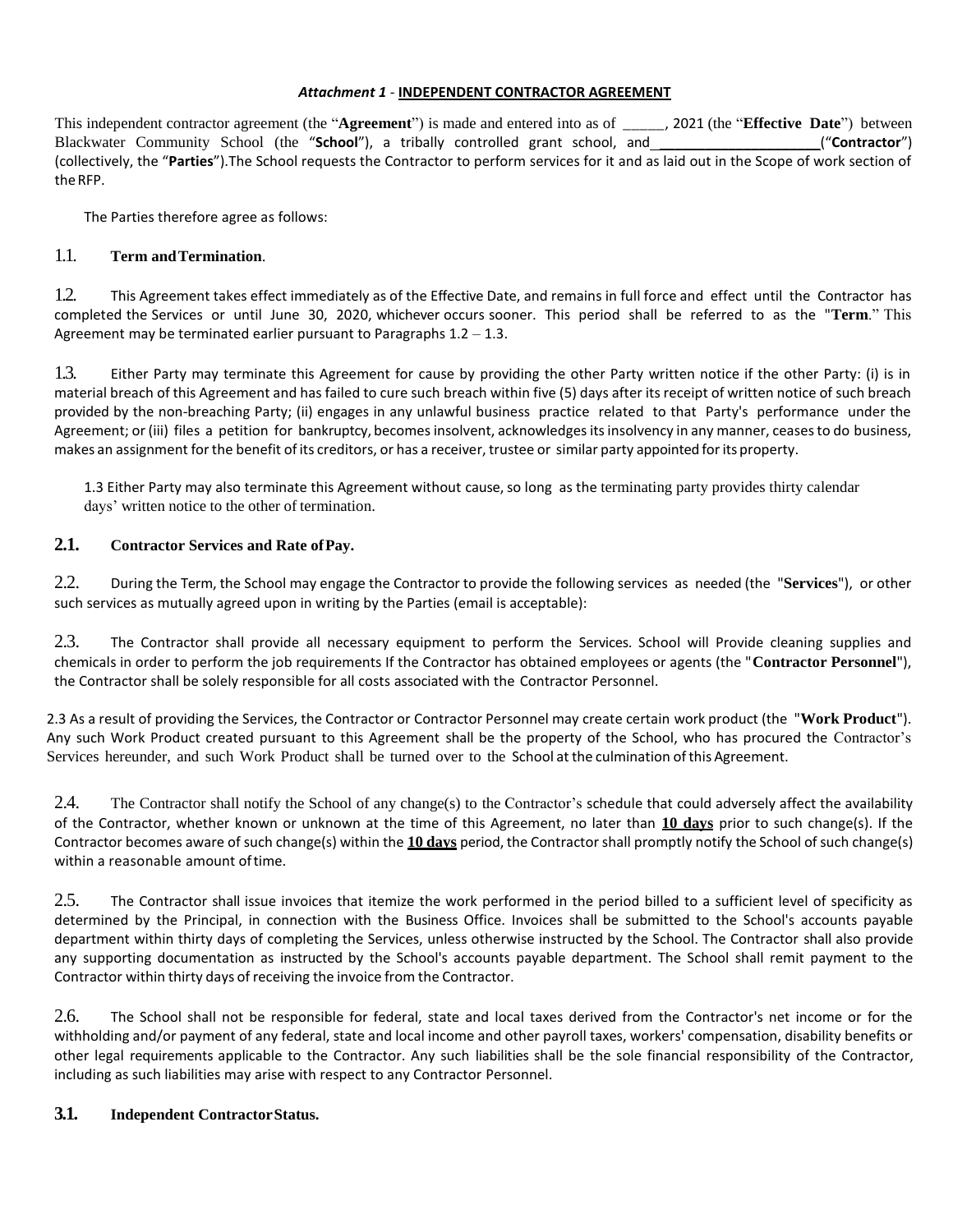3.2. The Parties intend that the Contractor and any Contractor Personnel be engaged as independent contractors of the School. Nothing contained in this Agreement will be construed to create the relationship of employer and employee, principal and agent, partnership or joint venture, or any other fiduciary relationship.

3.3. The Contractor **may not** act as agent for, or on behalf of, the School, or to represent the School, or bind the School in any manner.

3.4. Neither the Contractor, and the Contractor's Personnel, if any, will not be entitled to worker's compensation, retirement, insurance or other benefits afforded to employees of the School.

# 4.1. **Ownership**.

4.2. The Parties intend that, to the extent the Work Product or a portion of the Work Product qualifies as a "work made for hire," within the definition of Section 101 of the Copyright Act of the United States (17 U.S.C. § 101), it will be so deemed a work made for hire. If the Work Product or any portion of the Work Product does not qualify as work made for hire, and/or as otherwise necessary to ensure the School's complete ownership of all rights, titles and interest in the Work Product, the Contractor shall transfer and assign to the School all rights, titles and interests throughout the world in and to any and all Work Product. This transfer and assignment includes, but is not limited to, the right to publish, distribute, make derivative works of, edit, alter or otherwise use the Work Product in any way the School sees fit.

4.3. The School grants the Contractor, a limited, non-exclusive, non-transferable, non-assignable, royalty free, worldwide license to display the Work Product on a platform personally controlled, in whole or in part, by the Contractor. The School may revoke this license at any time by requesting the removal of the Work Product displayed by the Contractor. Upon such request, the Contractor shall remove the Work Product from the platform, and provide written notification of such removal.

5.1. **Insurance Coverage.** The Contractor understands and agrees that, as a precondition to this Agreement and prior to beginning any work on behalf of the School, the Contractor shall obtain and must provide a certificate of liability insurance naming Blackwater Community School as an additional insured for the following types of insurance coverage at the amounts identified herein:

- $\triangleright$  Workers' compensation coverage must provide statutory limits and show limits of \$1,000,000.00/\$1,000,000/\$1,000,000.
- $\triangleright$  General liability coverage in the amount of \$1,000,000.00 per occurrence with a \$2,000,000.00 aggregate;
- $\triangleright$  Auto liability coverage in the amount of \$100,000.00 combined single limit for bodily injury, \$300,000.00 for total bodily injury, and \$100,000.00 for property damage.

Should the Contractor not provide the aforementioned certificate of liability prior to commencing work with the School, or should the Contractor allow any mandatory insurance required by this Agreement to expire during the term of this Agreement, Blackwater Community School will assess a 5% penalty in the form of a deduction from any payment of fees paid to Contractor to cover the cost to Blackwater Community School for providing said coverage through the School's own carrier(s).

The Contractor hereby acknowledges and agrees that the foregoing coverage is required at any and all times work is performed on behalf of the School, regardless of whether said work is performed on the School's campus or not.

5.1 Workers' Compensation Not Required for Sole Proprietors

Pursuant to Arizona law, certain sole proprietors are not required to maintain workers' compensation insurance coverage. If the Contractor is a sole proprietorship or other entity that is not required to secure such coverage for him/herself or his/her employees, Contractor nevertheless agrees to release, indemnify, and hold harmless Blackwater Community School from all claims, fines and actions, including any award by the Industrial Commission of Arizona, or any other similar administrative body and/or court of law, arising out of claims by an employee or agent of the Contractor for work-related injuries.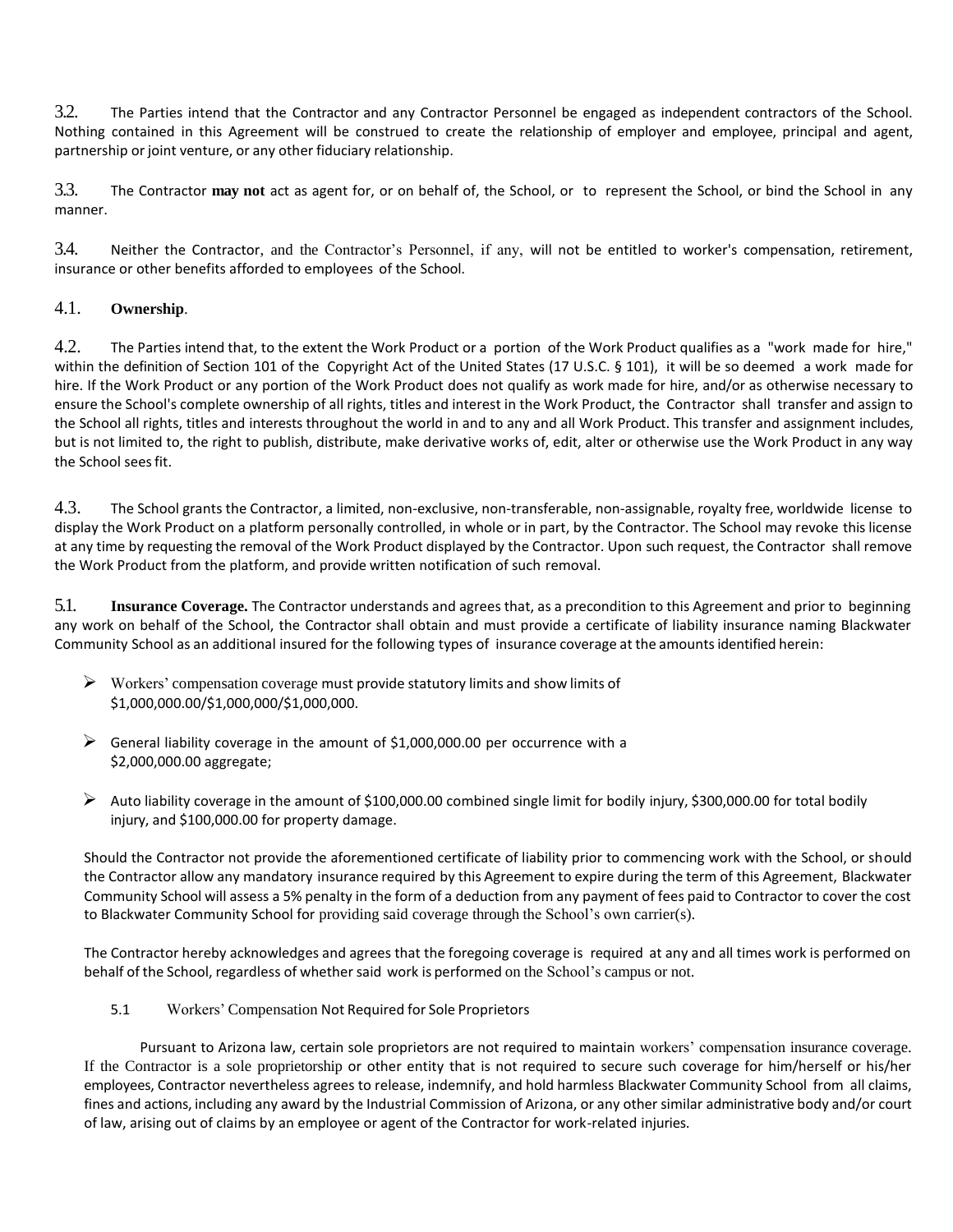6.0 **Interactions with School Personnel.** As a condition of this Agreement, the Contractor expressly agrees to interface with School personnel in a professional manner at all times. Neither the Contractor nor Contractor Personnel shall have any right, whatsoever, to direct any School personnel. Further, Contractor hereby agrees not to interfere with any School business outside the scope of Services defined herein, nor interfere with any personnel matters. Should the Contractor experience any issues with respect to its engagement with the School hereunder, he/she/it should direct those concerns only to the Superintendent / Principal.

7.0 **Fingerprinting and Background Check Clearance.** The Contractor understands that as a condition of entering into this Agreement both the Contractor and any Contractor personnel will be required to undergo fingerprinting and a background clearance check pursuant to the Indian Child Protection and Family Violence Prevention Act, 25 U.S.C. §3201, *et seq.*, and its implementing regulations. This process must be completed *prior to* the Contractor beginning any work on campus.

8.0 **Confidentiality of Proprietary Information**. The Contractor understands and agrees that, pursuant to this Agreement, the Contractor may become aware of confidential or proprietary information related to the School's staff or its students. The Contractor acknowledges and agrees to maintain the confidentiality of any such information, unless otherwise compelled by law. The Contractor further agrees that this is a material condition of this Agreement and that a breach of this clause shall entitle the School to immediately seek injunctive relief in a forum of its choosing.

9.0 **Other Conditions.** The Contractor further agrees that during the term of this Agreement to follow the School's dress code policies.

10. **Representations.** Both Parties represent that they are fully authorized and empowered to enter into this Agreement, and that the performance of the obligations under this Agreement will not violate or infringe upon the rights of any third party, or violate any agreement between the Parties and any other person, firm or organization or any law or governmental regulation.

11.0. **Indemnification.** The Contractor, on its own behalf and on behalf of any Contractor Personnel, shall indemnify and hold harmless the School, its affiliates, and its respective officers, directors, agents and employees from any and all claims, demands, losses, causes of action, damage, lawsuits, judgments, including attorneys' fees and costs, arising out of, or relating to, the Contractor's services, including those provided by any Contractor Personnel, under this Agreement.

12.0. **Liability.** EXCEPT WITH RESPECT TO THE PARTIES' INDEMNIFICATION OBLIGATIONS, NEITHER PARTY SHALL BE LIABLE TO THE OTHER FOR ANY SPECIAL, INDIRECT, INCIDENTAL, PUNITIVE, OR CONSEQUENTIAL DAMAGES ARISING FROM OR RELATED TO THIS AGREEMENT, INCLUDING BODILY INJURY, DEATH, LOSS OF REVENUE, OR PROFITS OR OTHER BENEFITS, AND CLAIMS BY ANY THIRD PARTY, EVEN IF THE PARTIES HAVE BEEN ADVISED OF THE POSSIBILITY OF SUCH DAMAGES. THE FOREGOING LIMITATION APPLIES TO ALL CAUSES OF ACTION IN THE AGGREGATE, INCLUDING WITHOUT LIMITATION TO BREACH OF CONTRACT, BREACH OF WARRANTY, NEGLIGENCE, STRICT LIABILITY, AND OTHER TORTS.

13.0. **Disclaimer of Warranty.** THE WARRANTIES CONTAINED HEREIN ARE THE ONLY WARRANTIES MADE BY THE PARTIES HEREUNDER. EACH PARTY MAKES NO OTHER WARRANTY, WHETHER EXPRESS OR IMPLIED, AND EXPRESSLY EXCLUDES AND DISCLAIMS ALL OTHER WARRANTIES AND REPRESENTATIONS OF ANY KIND, INCLUDING ANY WARRANTIES OF MERCHANTABILITY, FITNESS FOR A PARTICULAR PURPOSE, TITLE, AND NON-INFRINGEMENT. THE SCHOOL DOES NOT PROVIDE ANY WARRANTY THAT OPERATION OF ANY SERVICES HEREUNDER WILL BE UNINTERRUPTED OR ERROR-FREE.

# 14.0 **Miscellaneous Provisions.**

14.1. This Agreement, and duplicates or copies, constitutes the entire agreement between the Parties with respect to the subject matter of this Agreement, and supersedes all prior negotiations, agreements, representations, and understandings of any kind, whether written or oral, between the Parties, preceding the date of this Agreement.

14.2. This Agreement may be amended only by written agreement duly executed by an authorized representative of each party (email is acceptable).

14.3. If any provision or provisions of this Agreement shall be held unenforceable for any reason, then such provision shall be modified to reflect the parties' intention. All remaining provisions of this Agreement shall remain in full force and effect for the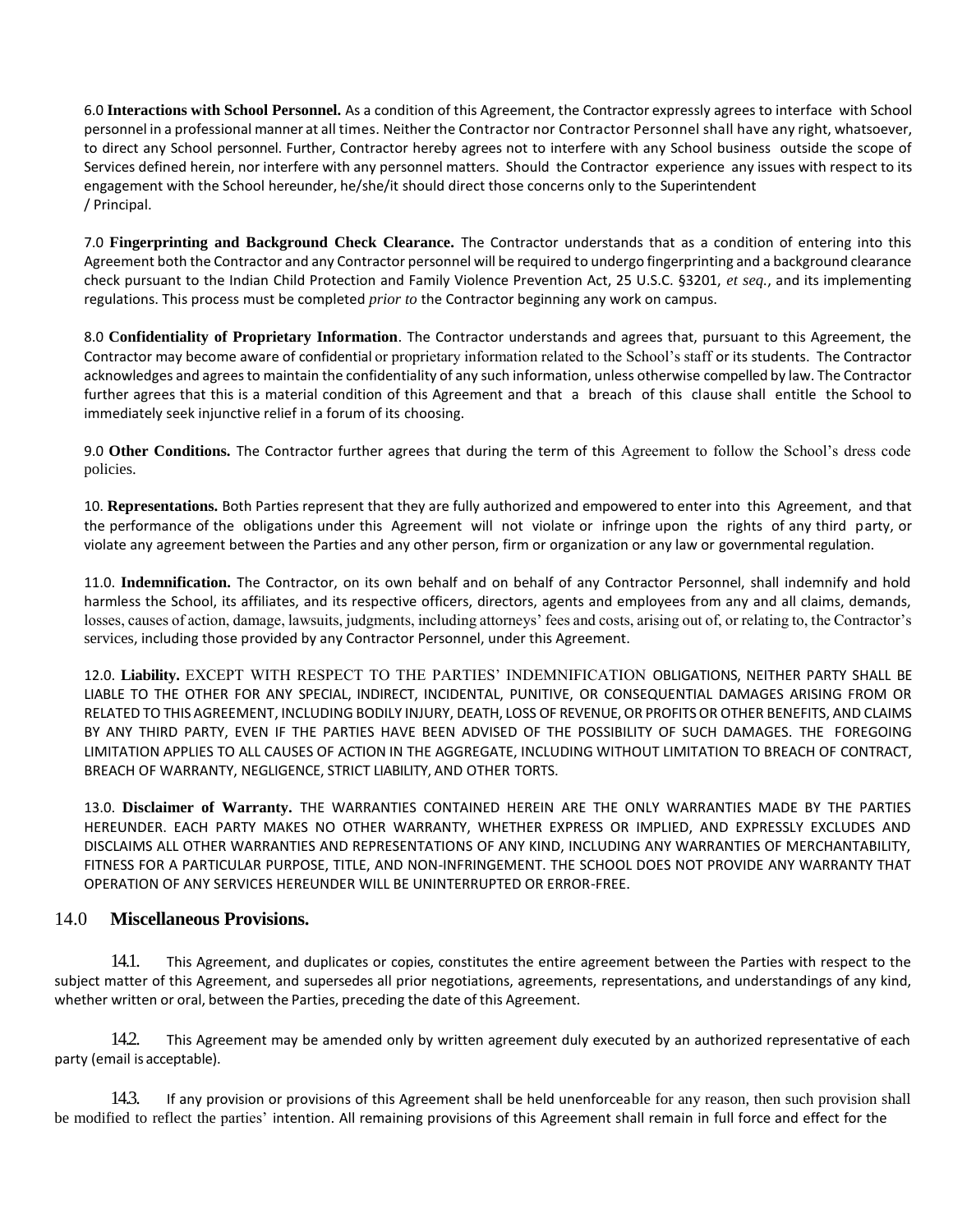duration of this Agreement.

14.4. This Agreement shall not be assigned by either party without the express written consent of the other party.

14.5. A failure or delay in exercising any right, power or privilege in respect of this Agreement will not be presumed to operate as a waiver, and a single or partial exercise of any right, power or privilege will not be presumed to preclude any subsequent or further exercise, of that right, power or privilege or the exercise of any other right, power or privilege.

14.6. This Agreement is be governed by and construed in accordance with the laws of the Gila River Indian Community and any applicable federal law, without reference to any principles of conflicts of laws, which might cause the application of the laws of another state. Any action instituted by either party arising out of this Agreement will only be brought, tried and resolved in the applicable federal court, or in the Gila River Indian Community tribal court, except as may otherwise be provided herein. EACH PARTY HEREBY CONSENTS TO THE EXCLUSIVE PERSONAL JURISDICTION AND VENUE OF THE COURTS, TRIBAL AND FEDERAL, WITHIN THE STATE OF ARIZONA AND THE GILA RIVER INDIAN COMMUNITY

The Parties are signing this Agreement on the date stated in the introductory clause. BLACKWATER COMMUNITY SCHOOL

By: \_ Name: JagdishSharma Title: Principal

Vendor/Contractor

By: Name: Vendor/Contractor

Title: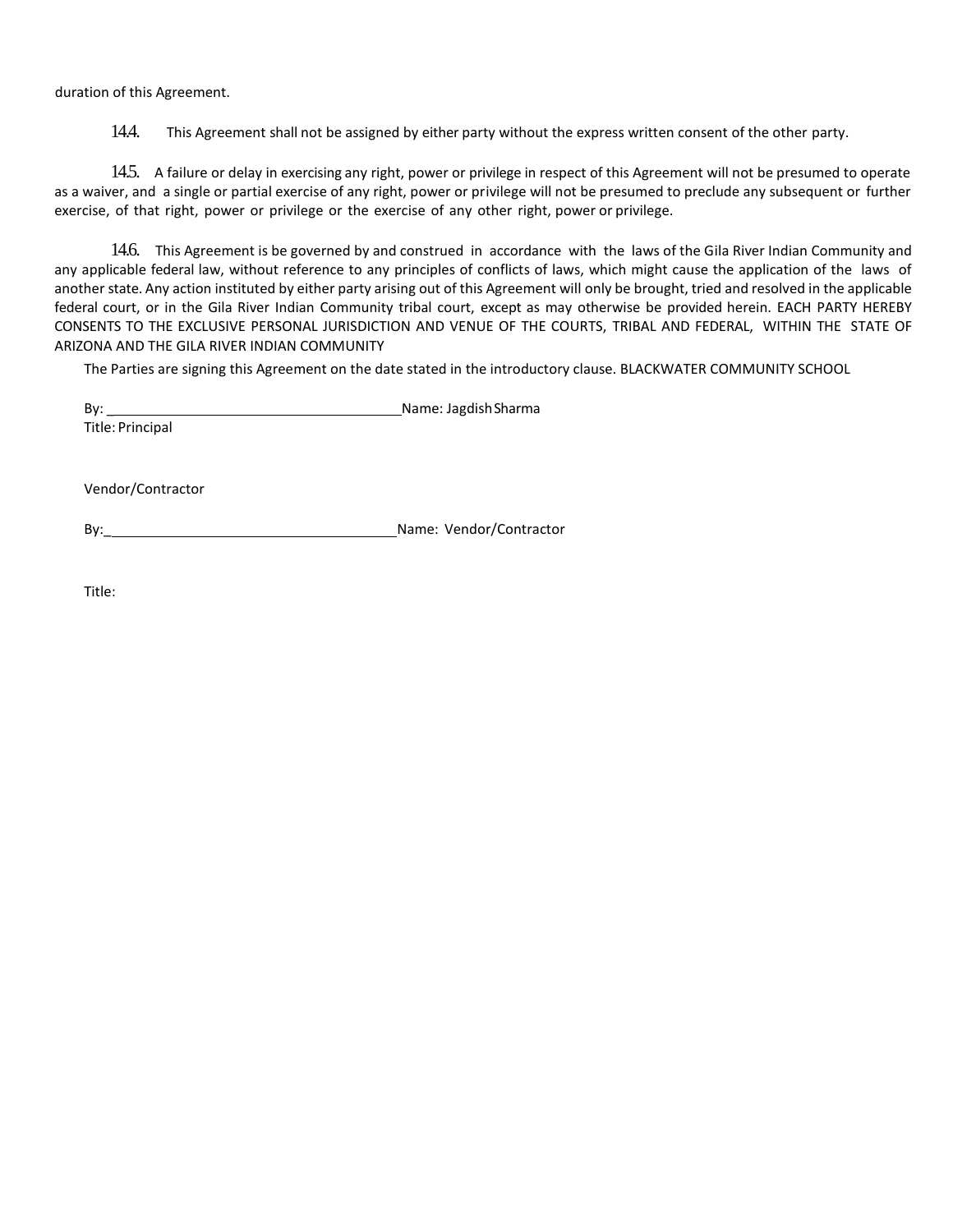# **Attachment 2 – PERFORMANCE EVALUATION SURVEY**

This portion is to be completed by the Contractor. Fill out information before sending to your Client. Include 1) name of person who will fill out the survey, 2) the name of person's company and 3) their phone number. 4) YOUR company name as the company being surveyed.

TO THE ATTENTION OF :

NAME OF CLIENT'S COMPANY:

PHONE:

COMPANY BEING SURVEYED (YOUR COMPANY NAME):

SUBJECT: **REQUEST FOR PROPOSAL (RFP) 21-22 -01R FOR: CUSTODIAL SERVICES**

To Whom It May Concern:

Blackwater Community School/Akimel O'Otham Pee Posh Charter School, Inc. has implemented a process that collects past information on Contractors. The information will be used to assist the School in the evaluation to determine responsive and responsible procurement of the aboveContractor.

The company listed above has chosen to participate in this solicitation. They have listed you as a past or present client that they have provided services for. Both the company and Blackwater Community School/Akimel O'Otham Pee Posh Charter School, Inc. would greatly appreciate you taking a few minutes out of your busy day to complete the accompanying questionnaire.

Please evaluate the Performance of the Contractor (10 means‐you are Always satisfied and have no question about hiring them again, 5 means‐ you are Sometimes satisfied, and 1 means ‐ you are very Dissatisfied and would never hire them again because of very poor performance). If you do not have sufficient knowledge of past performance in a particular area, leave it blank.

# This portion is to be completed by the past clients. Please provide scoring reference for Company Being Surveyed.

| <b>NO</b> | <b>Criteria</b>                                                                                 | Unit     | <b>SCORE</b> |
|-----------|-------------------------------------------------------------------------------------------------|----------|--------------|
|           | Ability to Manage Cost                                                                          | $(1-10)$ |              |
|           | Quality of Program                                                                              | $(1-10)$ |              |
|           | <b>Quality of Customer Service</b>                                                              | $(1-10)$ |              |
| 4         | Quick Response Time                                                                             | $(1-10)$ |              |
| 5         | Close Out Process (invoicing, no unexpected fees)                                               | $(1-10)$ |              |
| 6         | Communication                                                                                   | $(1-10)$ |              |
|           | Ability to Follow Rules, Regulations and Requirements                                           | $(1-10)$ |              |
| 8         | Overall Customer Satisfaction Based on Performance (comfort level in using<br>Contractor again) | $(1-10)$ |              |

# **TOTALPOINTS**

Thank you for your time and effort in assisting the Contractor in this important endeavor. Please fax this questionnaire to Blackwater Community School/Akimel O'Otham Pee Posh Charter School, Inc. at (520) 215‐5862 OR email form t[o Michael.Britt@bwcs.k12.az.us](mailto:Michael.Britt@bwcs.k12.az.us) by May 31st, 2021.

Signature Date Date Date

Printed Name (Companybeing Surveyed) Title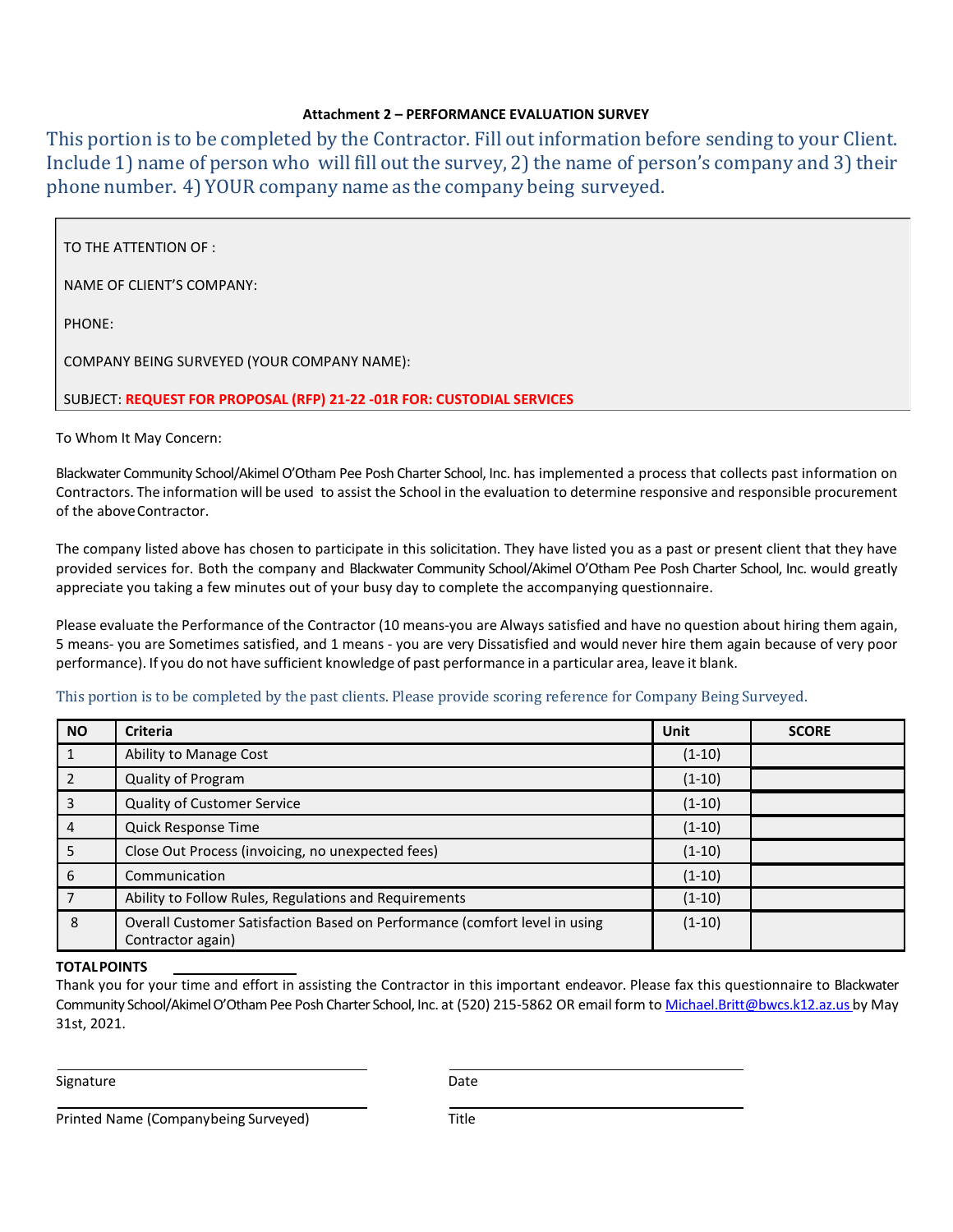| Company Legal / Corporate Name                  |        |     |  |
|-------------------------------------------------|--------|-----|--|
| Doing Business As (if different than above)     |        |     |  |
| Address                                         |        |     |  |
| City                                            | State  | Zip |  |
| Phone                                           | Fax    |     |  |
| <b>URL Address</b>                              | E-Mail |     |  |
| Taxpayer Identification #                       | DUNS#  |     |  |
| Remit to Address                                |        |     |  |
| City                                            | State  | Zip |  |
| Phone                                           | Fax    |     |  |
| Day to Day Contact Name (if awarded a contract) | Title  |     |  |
| Address                                         | E-Mail |     |  |
| City                                            | State  | Zip |  |
| Phone                                           | Fax    |     |  |
|                                                 |        |     |  |